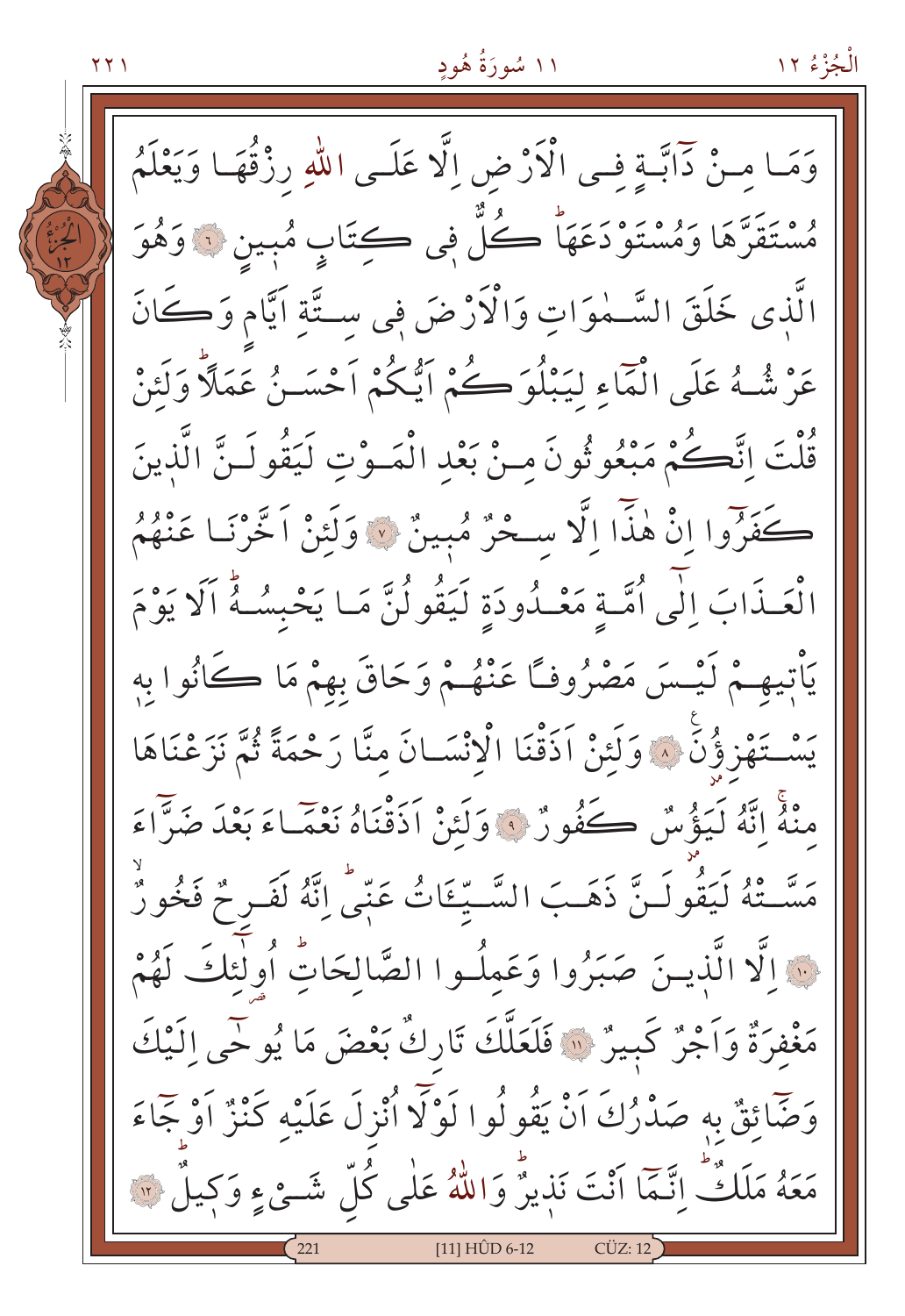# ۱۱ سُورَةُ هُودٍ

اَمْ يَقُو لُـونَ افْتَرٰيـهُ قُلْ فَأْتُوا بِعَشْـر سُـوَرِ مِثْلِـهٖ مُفْتَرَيَاتٍ وَادْعُوا مَنِ اسْتَطَعْتُمْ مِنْ دُونِ اللّهِ إِنْ كُنْتُـمْ صَادقينَ مِ ۖ فَالَّمْ يَسْتَجِيبُوا لَكُمْ فَاعْلَمْ وا أَنَّمَا أُنْـزِلَ بِعِلْمِ اللَّهِ وَاَنْ لَا الْـهَ الَّا هُـوَّ فَهَلْ اَنْتُمْ مُسْـلْمُونَ ﴾ مَنْ كَانَ يُرِيدُ الْحَيْـوةَ الدُّّنْيَـا وَزِينَتَهَا نُـوَفِّ اِلَيْهِمْ اَعْمَالَهُـمْ فِيهَا وَهُمْ فِيهَا لَا يُبْخَسُونَ ۚ أَوْلَٰٓئِكَ الَّذِينَ لَيْسَ لَهُـمْ فِي الْاخِرَةِ اِلَّا النَّارُٰ وَحَبطَ مَا صَنَعُوا فِيهَا وَبَاطِلٌ مَا كَانُوا يَعْمَلُونَ فِينَ افَعَنْ كَانَ عَلَى بَيِّنَةٍ مِنْ رَبِّ وَيَتْلُوهُ شَـاهِدٌ مِنْهُ وَمِنْ قَبْلِـهِ كتَابُ مُوسَّـى إِمَامًا وَرَحْمَةً أُولٰئِكَ يُؤْمِنُونَ بِهِ وَمَنْ يَكْفُرْ بِهِ مِنَ الْأَحْزَابِ فَالنَّارُ مَوْعِدُهُ فَلَا تَكُ في مِرْيَةِ مِنْهُ إِنَّهُ الْحَقُّ مِنْ رَبِّكَ وَلْكِنَّ اَكْثَرَ النَّاسِ لَا يُؤْمِنُونَ w وَمَسْ اَظْلَمُ مِمَّنِ افْتَرٰى عَلَى اللهِ كَذِبًا أُولٰئِكَ يُعْرَضُونَ عَلٰـي رَبِّهِـمْ وَيَقُولُ الْأَشْـهَادُ هٰؤُلَّاءِ الَّذِينَ ڪَذَبُـوا عَلٰي رَبِّهِـمُّ آلَا لَعْنَةُ اللّٰهِ عَلَـى الظَّالِمِينَٰ « اَلَّذِيـنَ يَصُدُّونَ عَنْ سَبِيلِ اللَّهِ وَيَبْغُونَهَا عِوَجًّا وَهُمْ بِالْأَخِرَةِ هُمْ كَافِرُونَ ۞ [11] HÛD 13-19

**Y Y Y**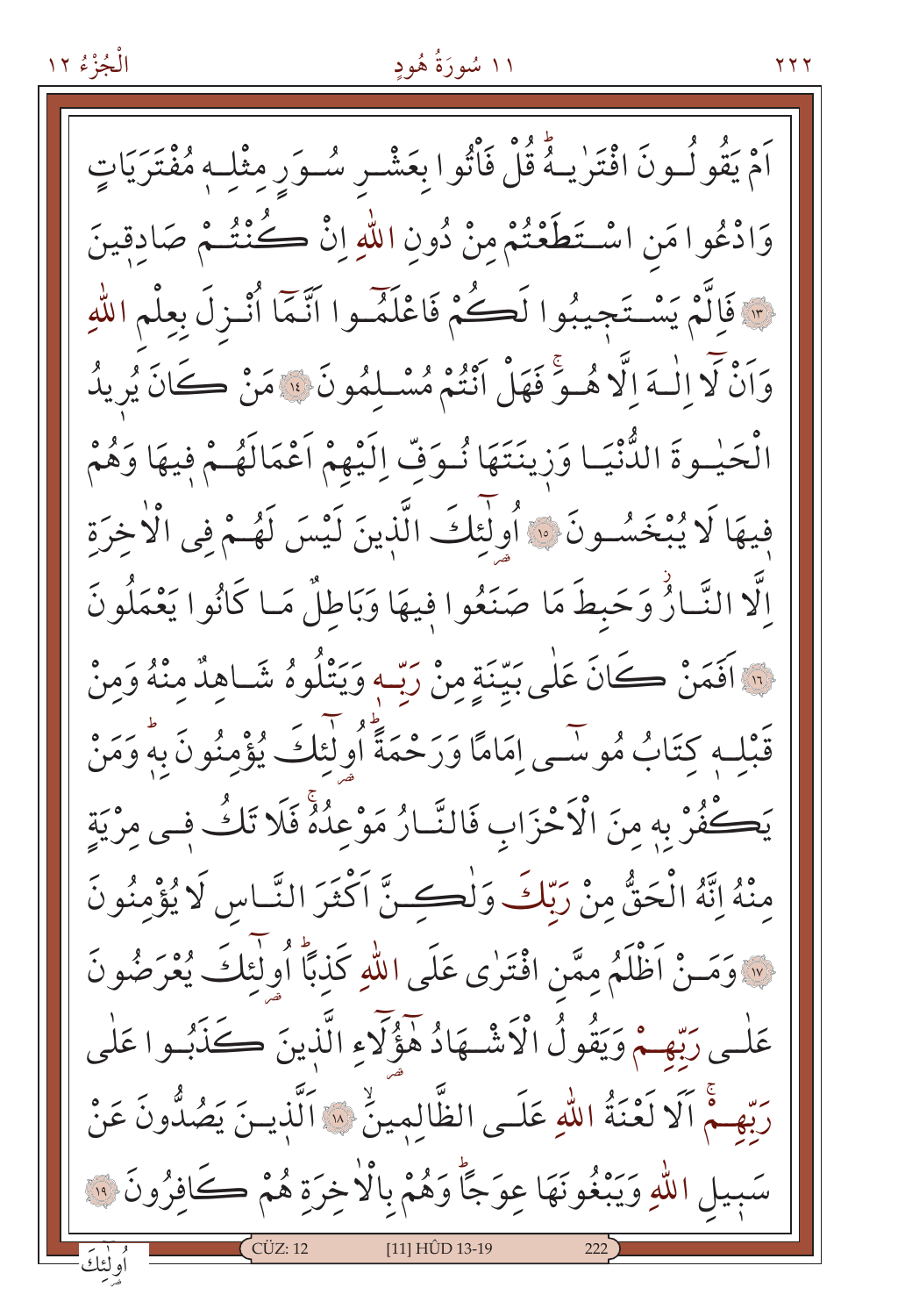أُولَٰئِكَ لَـمْ يَكُونُـوا مُعْجزينَ فِي الْأَرْضِ وَمَا كَانَ لَهُمْ مِنْ دُونِ اللَّهِ مِنْ أَوْلِيَّاءُ يُضَاعَفُ لَهُمُ الْعَذَابُّ مَا كَأْنُوا يَسْتَطِيعُونَ السَّمْعَ وَمَا كَانُوا يُبْصِرُونَ ﴾ أُولَٰئِكَ الَّذِينَ خَسرُوا اَنْفُسَهُمْ وَضَلَّ عَنْهُمْ مَا كَانُوا يَفْتَرُونَ ۞ لَا جَرَمَ اتَّهُمْ فِي الْأَخِرَةِ هُمُ الْأَخْسَرُونَ ۞ إِنَّ الَّذِينَ أُمَنُوا وَعَمِلُوا الصَّالِحَـاتِ وَاَخْبَتُوا إِلَٰى رَبِّهِمْ أُولَٰئِكَ اَصْحَـابُ الْجَنَّةِّ هُمْ فِيهَا خَالِدُونَ \* مَثَلُ الْفَرِيقَيْنِ كَالْأَعْمٰـي وَالْأَصَمّ وَالْبَصٖيرِ وَالسَّـمِيعُ هَلْ يَسْتَوِيَانِ مَثَلاً افَلَا تَذَكَّرُونَ ۚ ﴾ وَلَقَدْ أَرْسَـلْنَا نُوحًا إِلَى قَوْمِهِ إِنِّي لَكُمْ نَذِيرٌ مُبِينٌ مِنَ أَنْ لَا تَعْبُدُوا إِلَّا اللَّهَ إِنِّي اَخَافُ عَلَيْكُمْ عَذَابَ يَوْمِ اَلِيمِ لَّهَ فَقَالَ الْمَلَاُ الَّذينَ كَفَرُوا مِنْ قَوْمِهِ مَا نَرٰيكَ اِلَّا بَشَـراً مِثْلَنَا وَمَا نَرٰيكَ اتَّبَعَكَ اِلَّا الَّذِينَ هُمْ اَرَاذِلُنَا بَـادِيَ الرَّاْيِ وَمَا نَــرٰى لَكُمْ عَلَيْنَا مِنْ فَضْلِ بَلْ نَظُنُّڪُمْ كَاذِبِيــنَ ۞ قَالَ يَا قَـوْمِ اَرَاَيْتُمْ إِنْ كُنْتُ عَلٰـى بَيِّنَةٍ مِنْ رَبِّي وَاٰتٰينِي رَحْمَةً مِنْ عِنْـدِهِ فَعُمِّيَتْ عَلَيْكُـمّْ اَنُلْزِمُكُمُوهَا وَاَنْتُمْ لَهَا كَارِهُونَ ۞ [11] HI ID 20-28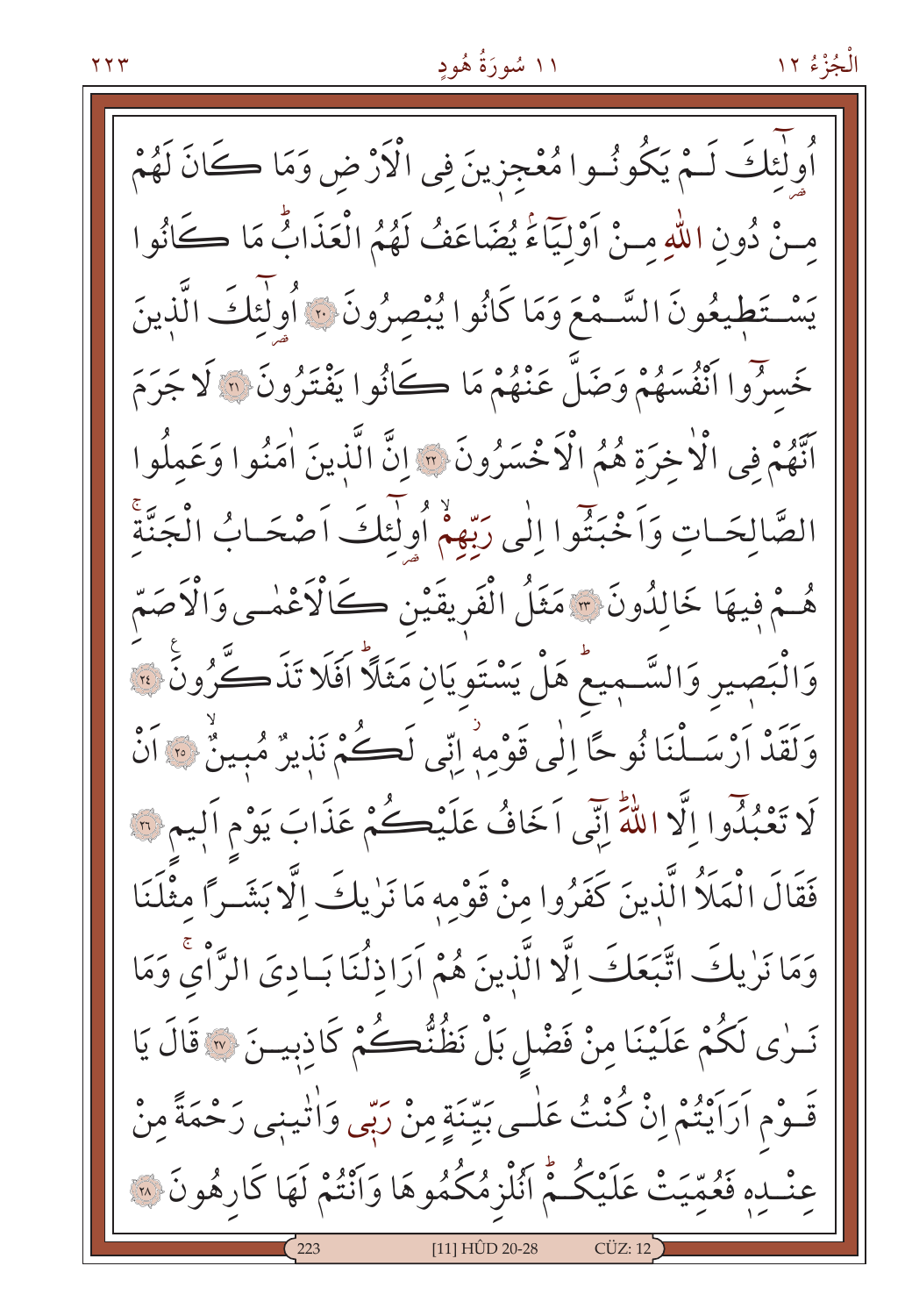#### ۱۱ سُورَةُ هُودٍ

وَيَا قَوْمٍ لَّا أَسْـــَمْلُــــكُمْ عَلَيْهِ مَالَّا إِنْ أَجْرِيَ إِلَّا عَلَى اللّهِ وَمَّا أَنَا بِطَارِدِ الَّذِينَ اٰمَنُواْ اِنَّهُمْ مُلَاقُوا رَبِّهِمْ وَلْكِنِّي أَرْيِكُمْ قَوْمـًا تَجْهَلُونَ ۚ وَيَا قَوْم مَنْ يَنْصُرُنِي مِـنَ اللّٰهِ إِنْ طَرَدْتُهُمْ اَفَلَا تَذَكَّرُونَ ﴾ وَلَّا أَقُولُ لَكُمْ عِنْدِي خَزَّائِنُ اللَّهِ وَلَّا أَعْلَـمُ الْغَيْـبَ وَلَا أَقُولُ إِنِّي مَلَكٌ وَلَا أَقُـولُ للَّذينَ تَزْدَرَى أَعْيُنُكُمْ لَنْ يُؤْتِيَهُمُ اللَّهُ خَيْراً اَللَّهُ أَعْلَمُ بِمَا فَي أَنْفُسِـهِمْ إِنِّي إِذاً لَمِنَ الظَّالِمِينَ ٣ قَالُوا يَا نُوحُ قَدْ جَادَلْتَنَا فَأَكْثَرْتَ جِدَالَنَـا فَأْتِنَا بِمَا تَعِدُّنَآ إِنْ كُنْتَ مِنَ الصَّادِقِينَ ۞ قَالَ إِنَّمَا يَاْتِيكُمْ بِهِ اللَّهُ إِنْ شَبَاءَ وَمَا أَنْتُمْ بِمُعْجزِينَ ٣٠ وَلَا يَنْفَعُڪُمْ نُصْحَـى إِنْ اَرَدْتُ اَنْ اَنْصَحَ لَكُمْ إِنْ كَانَ اللَّهُ يُرِيـدُ اَنْ يُغْوِيَكُمْ هُوَ رَبُّهُكُمْ وَإِلَيْهِ تُرْجَعُونَّ ﴾ آمْ يَقُولُونَ افْتَرٰيهُ قُــلْ إِنِ افْتَرَيْتُهُ فَعَلَــيِّ إجْرَامِي وَأَنَإِ بَــرَىءٌ مِمَّا تُجْرِمُونَ ۞ وَأُوحِيَ إِلَٰـى نُوحٍ آنَّـهُ لَنْ يُؤْمِنَ مِنْ قَوْمِكَ إِلَّا مَـنْ قَدْ أُمَنَ فَلَا تَبْتَئِسْ بِمَا كَانُوا يَفْعَلُونَ ۞ وَاصْنَعِ الْفُلْكَ بِأَعْيُنِنَا وَوَحْيِنَـا وَلَا تُخَاطِبْنِـى فِي الَّذِينَ ظَلَمُواً اِنَّهُـمْ مُغْرَقُونَ ۞ [11] HÛD 29-37

**Y Y E**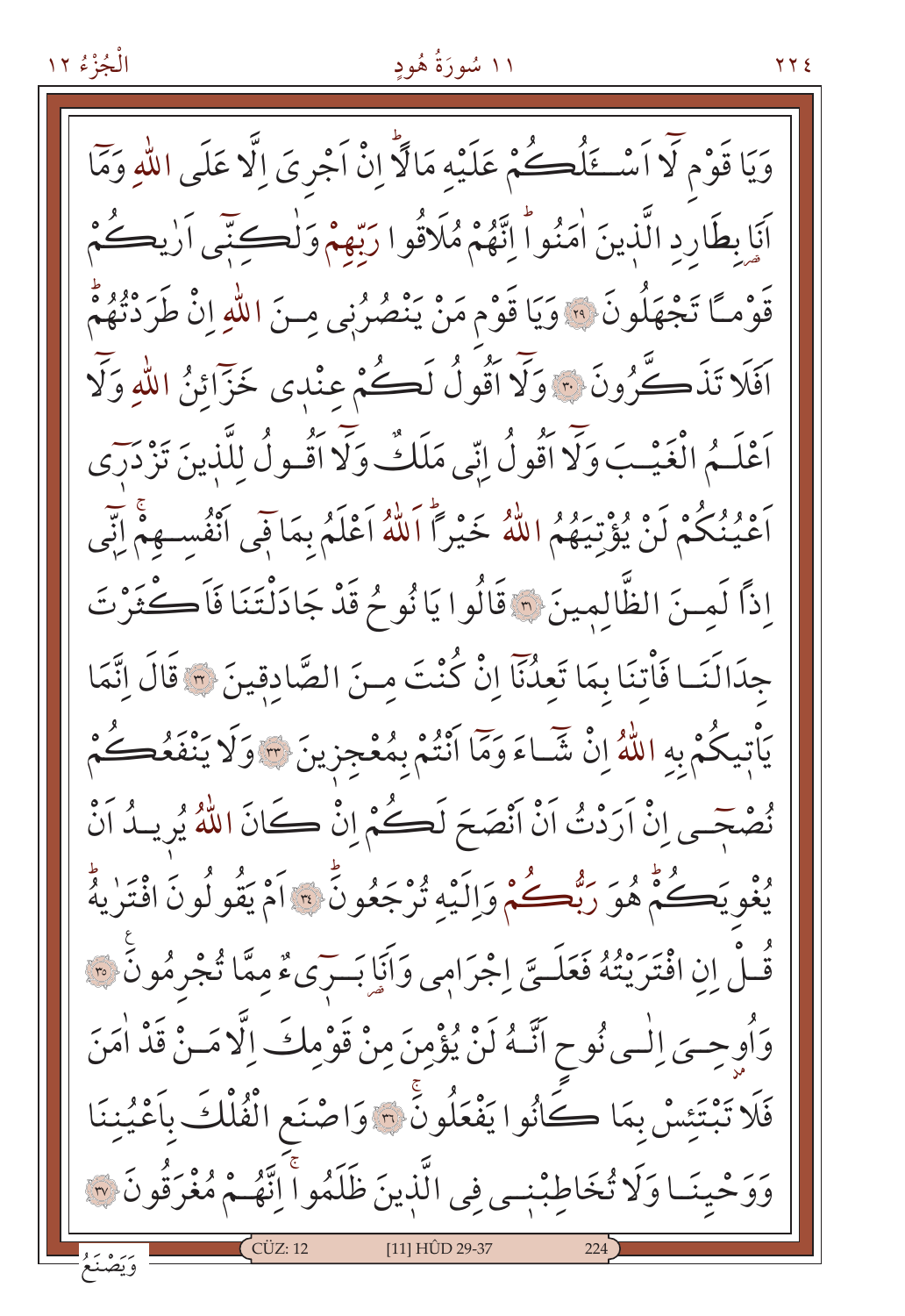رَبِّهُ مِنْهُمُ الْفُلْكَ وَكُلَّمَا مَرَّ عَلَيْهِ مَلَأٌ مِنْ قَوْمِهِ سَـخِرُوا مِنْهُ قَالَ اِنْ تَسْخَرُوا مِنَّا فَإِنَّا نَسْخَرُ مِنْڪُمْ كَمَا تَسْخَرُونَ ۞ فَسَوْفَ تَعْلَمُــونَّ مَــنْ يَأْتِيهِ عَــذَابٌ يُخْزِيهِ وَيَحِلُّ عَلَيْــهِ عَذَابٌ مُقِيمٌ لَّ حَتَّـى إِذَا جَّـاءَ أَمْرُنَـا وَفَارَ التَّنُّـورُ قُلْنَا احْمِـلْ فِيهَا مِنْ كُلِّ زَوْجَيْنِ اثْنَيْنِ وَاَهْلَكَ اِلَّا مَنْ سَـبَقَ عَلَيْـهِ الْقَوْلُ وَمَنْ أَمَنُّ وَمَّا أَمَنَ مَعَهُ إِلَّا قَلِيلٌ ﴾ وَقَالَ ارْكَبُوا فِيهَا بِسْمِ اللَّهِ مَجْرِيهَـا وَمُرْسْـيهَاْ إِنَّ رَبِّـي لَغَفُـورٌ رَحِيمٌ ۞ وَهِـيَ تَجْرِي بِهِمْ فِي مَوْجِ كَالْجِبَالِ وَنَادٰي نُوحٌ ابْنَهُ وَكَانَ فِي مَعْزِلٍ يَا بُنَيِّ ارْكَبْ مَعَنَا وَلَا تَكُنْ مَعَ الْكُافِرِينَ ۞ قَالَ سَاٰوَى إِلَى جَبَـل يَعْصِمُنِي مِنَ الْمَٓـاءِ قَالَ لَا عَاصِمَ الْيَـوْمَ مِنْ اَمْرِ اللّهِ الَّامَـنْ رَحِـمَّ وَحَالَ بَيْنَهُمَا الْمَوْجُ فَكَانَ مِـنَ الْمُغْرَقِينَ " وَقِيساً يَمّا أَرْضُ ابْلَعِسى مَاءَكِ وَيَا سَـمَاءُ أَقْلِعِي وَغِيضَ الْمَاءُ وَقُضِيَ الْأَمْرُ وَاسْتَوَتْ عَلَى الْجُودِيّ وَقِيلَ بُعْدًا لِلْقَـوْمِ الظَّالِمِيـنَ \* وَنَـادٰى نُـوحٌ رَبَّـهُ فَقَـالَ رَبِّ اِنَّ ابْنِي مِنْ اَهْلِي وَإِنَّ وَعْدَكَ الْحَقُّ وَاَنْتَ اَحْكَــمُ الْحَاكِمِينَ ۞ [11] HÛD 38-45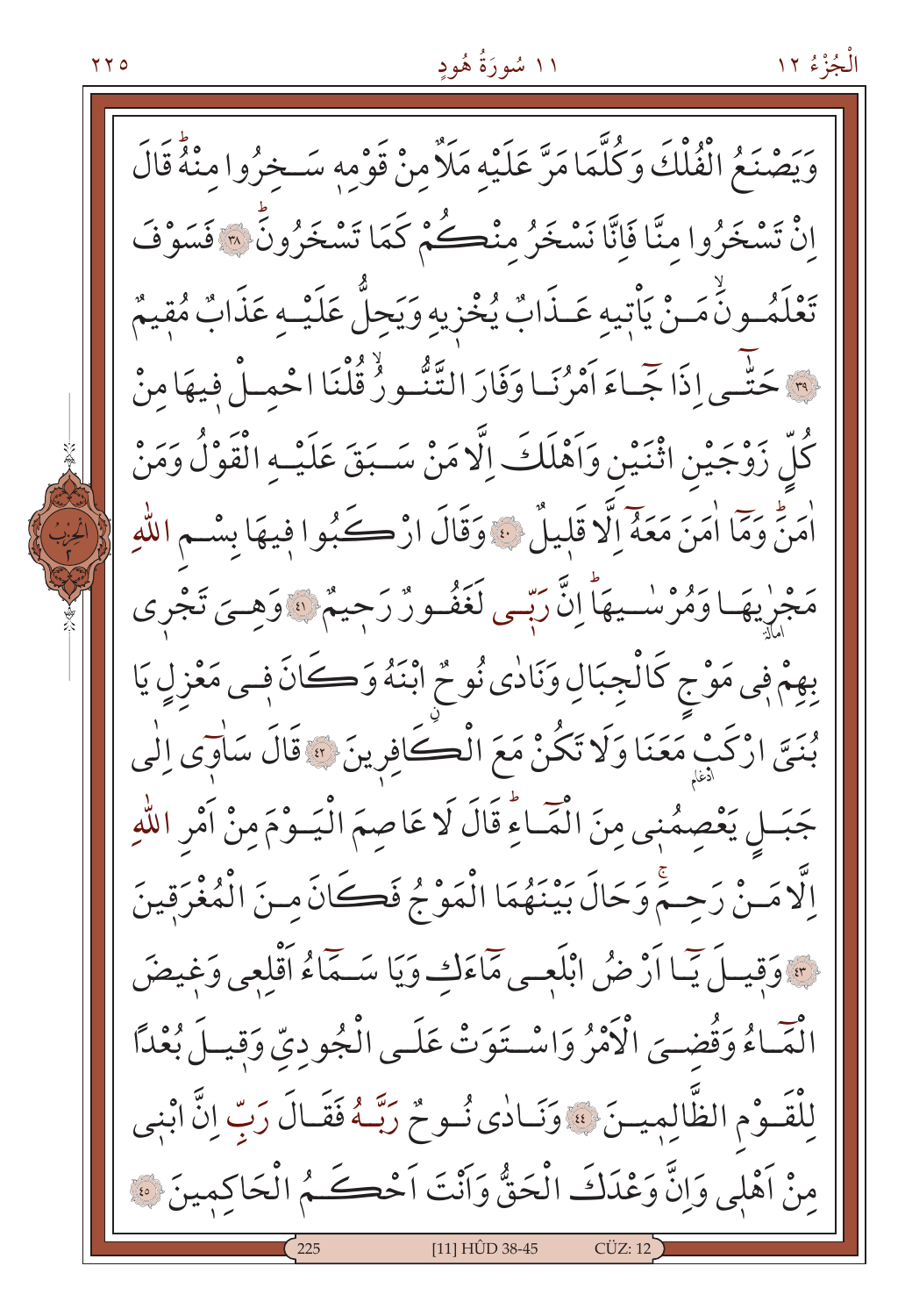#### ۱۱ سُورَةُ هُودٍ

۲۲٦

قَالَ يَا نُوحُ إِنَّهُ لَيْسَ مِنْ اَهْلِكَ إِنَّهُ عَمَلٌ غَيْرُ صَالِحٌ فَلَا تَسْـئَلْن مَا لَيْسَ لَكَ بِهِ عِلْمٌ إِنِّي اَعِظُكَ اَنْ تَكُونَ مِنَ الْجَاهِلِينَ ۞ قَالَ رَبِّ إِنِّي اَعُوذُ بِكَ اَنْ اَسْئَلَكَ مَا لَيْسَ لِي بِهِ عِلْمٌ وَاِلَّا تَغْفِرْ لِي وَتَرْحَمْنِي اَكُنْ مِنَ الْخَاسِرِينَ لَّةً قِيلَ يَا نُوحُ اهْبِطْ بِسَلَامٍ مِنَّا وَبَرَكَاتٍ عَلَيْكَ وَعَلٰى أُمَم مِمَّنْ مَعَكَ وَأُمَمْ سَنُمَتِّعُهُمْ ثُمَّ يَمَسُّهُمْ مِنَّا عَذَابٌ اَلِيمٌ ۞ تِلْكَ مِنْ أَنْبَاءِ الْغَيْبِ نُوجِيهَا اِلَيْكَ مَا كُنْتَ تَعْلَمُهَا أَنْتَ وَلَا قَوْمُكَ مِنْ قَبْلِ هٰذَاً فَاصْبِرْ إِنَّ الْعَاقِبَةَ لِلْمُتَّقِينَ ۚ ﴾ وَاِلٰى عَادٍ اَخَاهُمْ هُودًا قَالَ يَا قَوْمِ اعْبُدُوا اللَّهَ مَا لَكُمْ مِنْ اللَّهِ غَيْرُهُ إِنْ أَنْتُمْ إِلَّا مُفْتَرُونَ ۞ يَا قَوْم لَّا اَسْئَلُكُمْ عَلَيْهِ اَجْرًا إِنْ اَجْرِىَ إِلَّا عَلَى الَّذِى فَطَرَنِىٍّ اَفَلَا تَعْقِلُونَ ۞ وَيَا قَوْمِ اسْتَغْفِرُوا رَبَّكُمْ ثُمَّ تُوبُّوا اِلَيْهِ يُرْسِلِ السَّمَّاءَ عَلَيْكُمْ مِدْرَارًا وَيَزِدْكُمْ قُوَّةً اِلٰى قُوَّتِكُمْ وَلَا تَتَوَلَّوْا مُجْرِمِينَ ۞ قَالُوا يَا هُودُ مَا جِئْتَنَا بِبَيِّنَةٍ وَمَا نَحْنُ بِتَارِكِي الْهَتِنَا عَنْ قَوْلِكَ وَمَا نَحْنُ لَكَ بِمُؤْمِنِينَ ؟  $[11]$  HÛD 46-53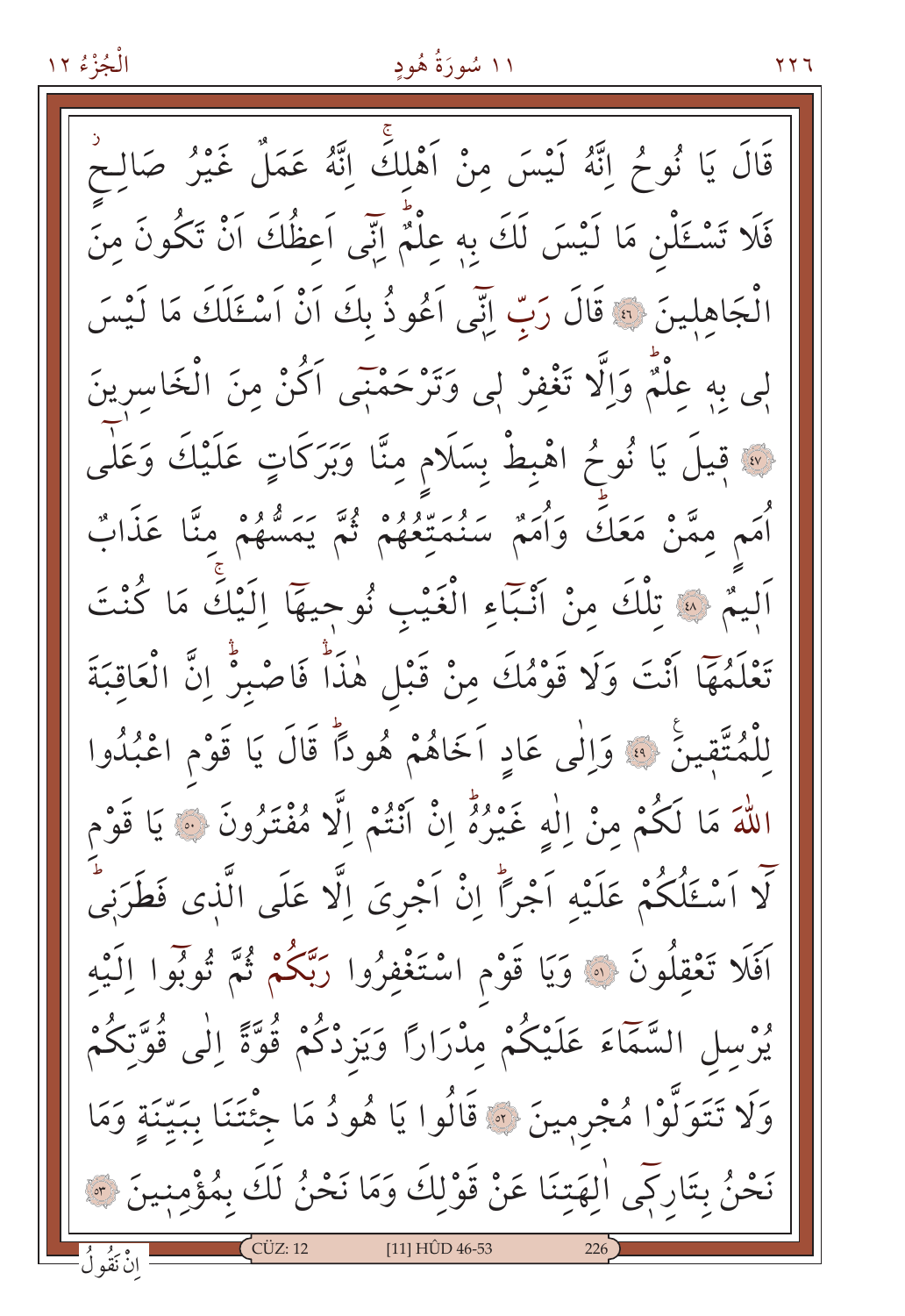إِنْ نَقُولُ إِلَّا اعْتَرٰ يِكَ بَعْضُ اٰلِهَتِنَا بِسُوءٍ قَالَ إِنِّي أُشْهِدُ اللَّهَ وَاشْــهَذَّوا اَنِّي بَـرَىءٌمِمَّا تُشْــرِكُونَٰ ﴾ مِنْ دُونِه فَكيدُونِي جَمِيعًا ثُمَّ لَا تُنْظِـرُونِ ۞ اِنِّي تَوَكَّلْتُ عَلَى اللّٰهِ رَبِّي وَرَبِّكُمُّ مَا مِنْ دَابَّةِ اِلَّا هُوَ اٰ خِذٌ بِنَاصِيَتِهَاْ اِنَّ رَبِّي عَلَى صِرَاطٍ مُسْتَقِيمٍ ﴾ فَإِنْ تَوَلَّوْا فَقَدْ أَبْلَغْتُكُمْ مَّا أُرْسِـلْتُ بِهَ إِلَيْكُمْ وَيَسْتَخْلِفُ رَبِّي قَوْمًا غَيْرَكُمْ وَلَا تَضُرُّونَهُ شَــْـُـْـًا إِنَّ رَبّى عَلَى كُلّ شَيْءٍ حَفِيظٌ لَّهَ وَلَمَّا جَاءَ أَمْرُنَا نَجَّيْنَـا هُودًا وَالَّذِينَ اٰمَنُوا مَعَهُ بِرَحْمَةِ مِنَّ<sup>ا</sup>ً وَنَجَّيْنَاهُمْ مِنْ عَذَابٍ غَلِيظٍ ۞ وَتِلْكَ عَادٌ جَحَدُوا بِاٰيَاتِ رَبِّهِمْ وَعَصَوْا رُسُلَهُ وَاتَّبَعُوا أَمْرَ كُلِّ جَبَّارِ عَنِيدٍ ۞ وَأُتْبِعُوا فِي هٰذِهِ الدُّّنْيَا لَعْنَةً وَيَـوْمَ الْقِيْمَةُ أَلَّا إِنَّ عَادًا كَفَرُوا رَبَّهُمْ أَلَا بُعْدًا لِعَادِ قَوْمٍ هُودٍ فَيْ وَإِلَٰى ثَمُودَ اَخَاهُمْ صَالِحًا قَالَ يَا قَوْمِ اعْبُدُوا اللَّهَ مَا لَكُمْ مِنْ إِلَٰهٍ غَيْرُهُ هُوَ أَنْشَـاَكُمْ مِنَ الْأَرْ ضِ وَاسْتَعْمَرَكُمْ فِيهَـا فَاسْـتَغْفِرُوهُ ثُمَّ تُوبُّـوا اِلَيْـهِ إِنَّ رَبّي قَرِيـبٌ مُجِيبٌ ۞ قَالُوا يَا صَالِحُ قَدْ كُنْتَ فينَا مَرْجُواً قَبْلَ هٰذَا اَتَنْهٰينَا اَنْ نَعْبُدَ مَا يَعْبُدُ ابَاؤُنَا وَإِنَّنَا لَفِي شَلَّ مِمَّا تَدْعُونَاۤ اِلَيْهِ مُرِيبٍ ٣ [11] HÛD 54-62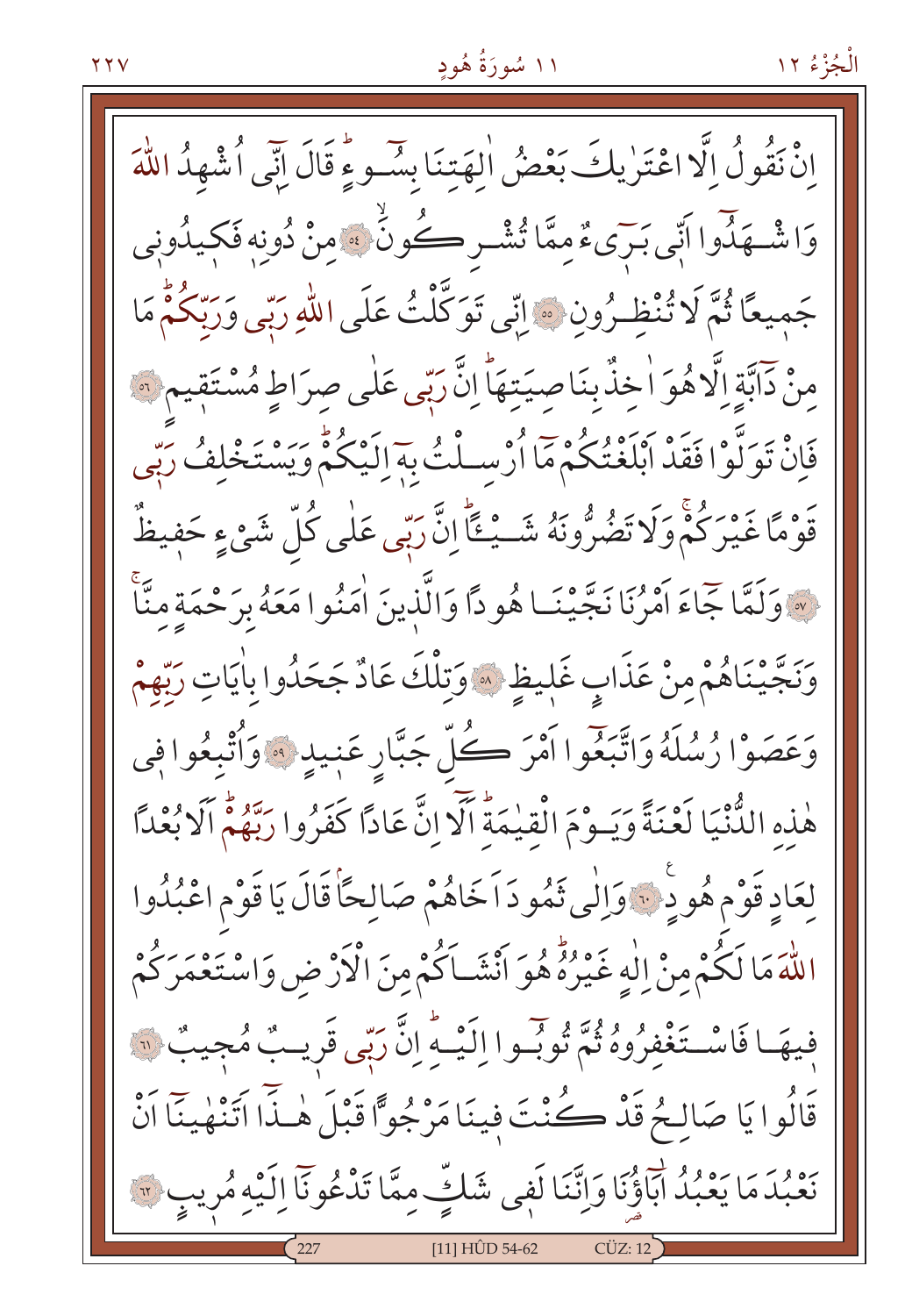# ۱۱ سُورَةُ هُودٍ

قَالَ يَا قَوْمِ أَرَاَيْتُمْ إِنْ كُنْتُ عَلَى بَيّنَةٍ مِنْ رَبِّي وَاٰتِينِي مِنْــهُ رَحْمَــةً فَمَــنْ يَنْصُرُنِــى مِــنَ اللّهِ إِنْ عَصَيْتُــهُ فَمَــا تَزِيدُونَنِــى غَيْــرَ تَخْسِــيرِ \* وَيَا قَوْم هٰذِهِ نَاقَةُ اللّٰهِ لَكُــمُ اٰیَـةً فَذَرُوهَا تَأْڪُلْ فَـی اَرْضِ اللّٰهِ وَلَا تَمَسُّـوهَا بِسُـوءِ فَيَاْ كُذَّكُمْ عَذَابٌ قَرِيبٌ ﴾ فَعَقَرُوهَـا فَقَـالَ تَمَتَّعُوا فِي دَارِكُمْ ثَلْثَةَ اَيَّامٌ ذٰلِكَ وَعْدٌ غَيْرُ مَكْثُلُوبٍ ﴿ فَلَمَّا جَمَاءَ أَمْرُنَـا نَجَّيْنَا صَالِحـَّا وَالَّذِينَ اٰمَنُوا مَعَـهُ بِرَحْمَةِ مِنَّا وَمِنْ خِزْيِ يَوْمِئِذٍ إِنَّ رَبَّكَ هُوَ الْقَوِيُّ الْعَزِيزُ ۞ وَاَخَذَ الَّذِينَ ظَلَمُوا الصَّيْحَةُ فَاَصْبَحُوا فِي دِيَارِهِمْ جَاثِمِينٌ \* كَانْ لَمْ يَغْنَوْا فِيهَا أَلَّا إِنَّ ثَمُودَاٍ كَفَرُوا رَبَّهُمْ أَلَا بُعْدًا لِثَمُودَ لِهَ وَلَقَـٰدٌ جَّـاءَتْ رُسُـلُنَا إِبْرٰهِيمَ بِالْبُشْـرٰى قَالُوا سَـلَامًاّ قَالَ سَلَامٌ فَمَا لَبِتَ اَنْ جَمَاءَ بِعِجْلِ حَبِيدٍ ﴾ فَلَمَّا رَاّ اَيْدِيَهُمْ لَا تَصِلُ اِلَيْهِ نَكِرَهُمْ وَاَوْجَسَ مِنْهُمْ خِيفَةً قَالُوا لَا تَخَفْ إِنَّمَا أُرْسِلْنَآ إِلَٰى قَـوْمِ لُـوطٍ \* وَامْرَاَتُـهُ قَائِمَةٌ فَضَحِكَتْ فَبَشَّرْنَاهَا بِاِسْحٰقٌ وَمِنْ وَرَاءِ اِسْحٰقَ يَعْقُوبَ ۞ [11] HÛD 63-71

**Y Y A**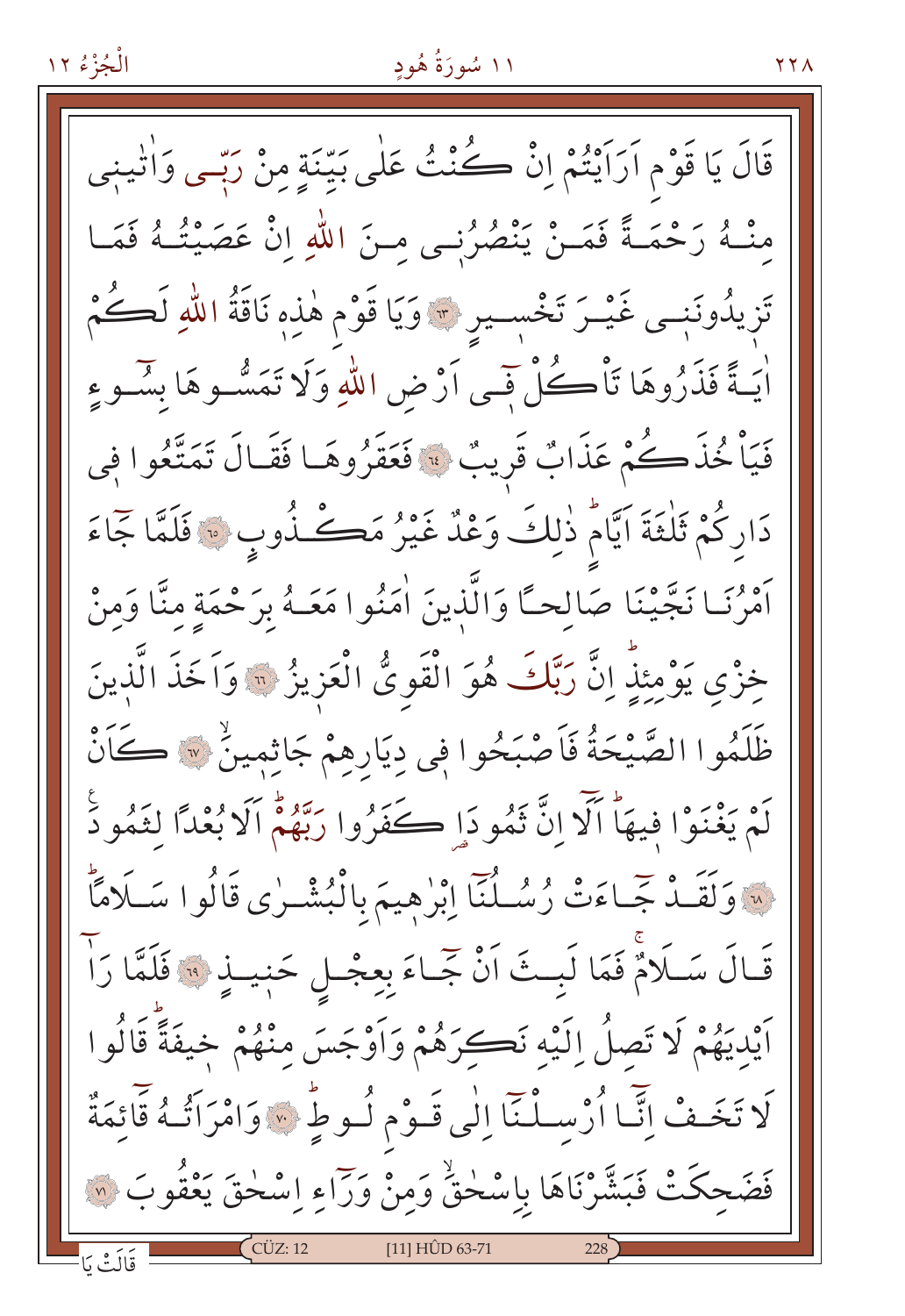قَالَتْ يَباوَيْلَنِّي ءَالِدُوَاَنَـإِ عَجُوزٌ وَهٰذَا بَعْلِي شَــيْخَاَّ إِنَّ هٰذَا لَشَـيْءٌ عَجيـبٌ ۞ قَالُوا اَتَعْجَبِيـنَ مِنْ اَمْـرِ اللّهِ رَحْمَةُ اللّهِ وبِرَكَاتُهُ عَلَيْكُمْ اَهْلَ الْبَيْتِ إِنَّهُ حَمِيدٌ مَجِيدٌ \* فَلَمَّا ذَهَبَ عَنْ ابْرٰهِيمَ الرَّوْعُ وَجَاءَتْهُ الْبُشْـرٰي يُجَادِلُنَا فِي قَوْمِ لُوطٍّ ۞ اِنَّ اِبْرٰهِيمَ لَحَلِيمٌ اَوَّاهٌ مُنِيبٌ ۞ يَا اِبْرٰهِيمُ اَعْرِ ضْ عَنْ هٰذَاً إِنَّهُ قَدْ جَاءَ أَمْرُ رَبِّكَ وَإِنَّهُمْ اٰتِيهِمْ عَذَابٌ غَيْرُ مَرْدُودٍ \* وَلَمَّا جَاءَتْ رُسُلُنَا لُوطاً سَىءَبِهِمْ وَضَاقَ بِهِمْ ذَرْعِـَّا وَقَالَ هٰذَا يَوْمٌ عَصِيبٌ » وَجَاءَهُ قَوْمُهُ يُهْرِعُونَ اِلَيْهِ وَمِنْ قَبْلُ كَانُوا يَعْمَلُونَ السَّـيِّــَاتِّ قَالَ يَا قَوْمِ هَؤُلَّاءِ بَنَاتِي هُنَّ اَطْهَرُ لَكُمْ فَاتَّقُــوا اللَّهَ وَلَا تُخْزُونِ فِي صَيْفِيٍّ أَلَيْسَ مِنْكُمْ رَجُلٌ رَشِــيدٌ لَهَ قَالُوا لَقَدْ عَلِمْتَ مَا لَنَا فِي بَنَاتِكَ مِنْ حَقٌّ وَإِنَّكَ لَتَعْلَمُ مَا نُرِيدُ ﴾ قَالَ لَوْ اَنَّ لِي بِكُمْ قُوَّةً اَوْ اٰوَى اِلٰى رُكْنٍ شَدِيدٍ ﴾ قَالُوا يَا لُوطُ إِنَّا رُسُلُ رَبِّكَ لَنْ يَصلُّوا إِلَيْكَ فَاَسْرِ بِاَهْلِكَ بقِطْعٍ مِنَ الَّيْلِ وَلَا يَلْتَفِتْ مِنْكُمْ اَحَدٌ إِلَّا امْرَاتَكَ إِنَّهُ مُصِيبُهَا صّا اَصَابَهُـمّْ إِنَّ مَوْعِدَهُمُ الصُّبْـحُ اَلَيْسَ الصُّبْـحُ بِقَرِيبٍ ۞ [11] HÛD 72-81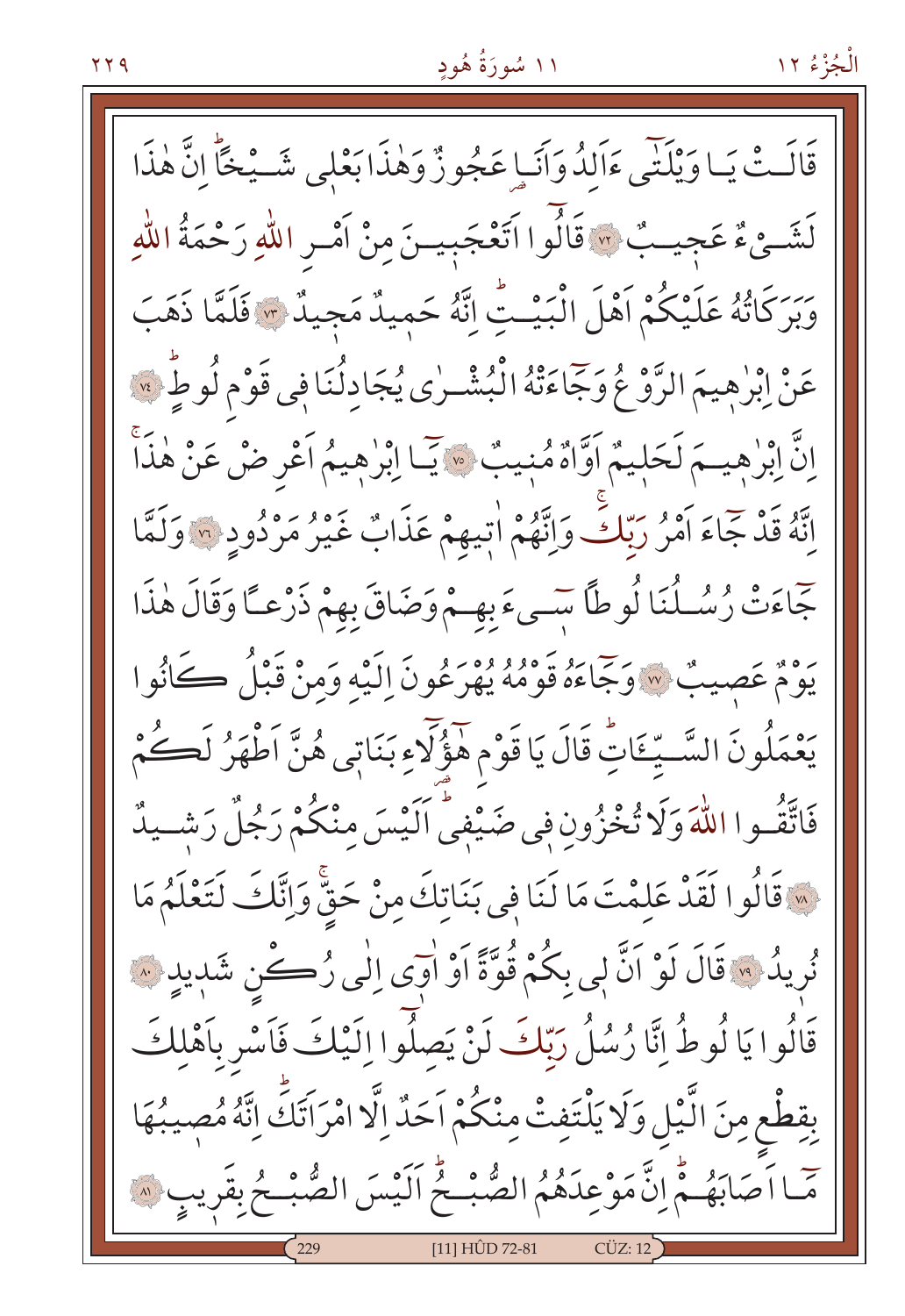

 $\gamma \gamma$ .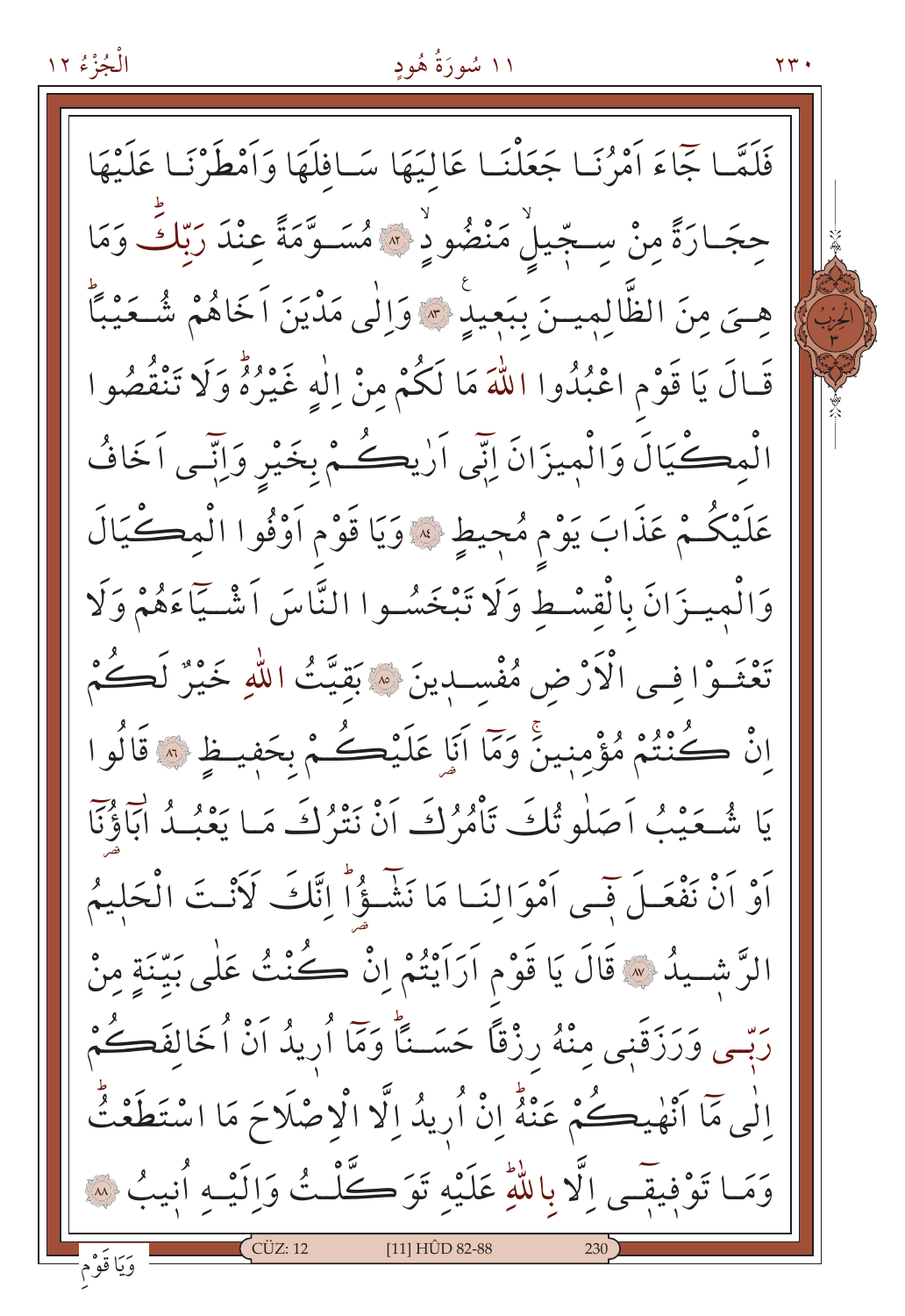وَيَـا قَوْمٍ لَا يَجْرِمَنَّڪُمْ شِـقَاقِي اَنْ يُصِيبَڪُمْ مِثْـلُ مَمَّا اَصَـابَ قَوْمَ نُــوحِ اَوْ قَوْمَ هُودٍ اَوْ قَــوْمَ صَالِــحْ وَمَا قَوْمُ لُوطٍ مِنْكُمْ بِبَعِيدٍ ۚ وَاسْتَغْفِرُوا رَبَّكُمْ ثُمَّ تُوبُوا اِلَيْهَ اِنَّ رَبِّي رَحِيمٌ وَدُودٌ ۚ قَالُوا يَا شُعَيْبُ مَا نَفْقَهُ ڪَثِيرًا ممَّا تَقُولُ وَإِنَّا لَنَرٰيكَ فينَا ضَعِيفًا وَلَوْلَا رَهْطُكَ لَرَجَمْنَاكَ وَمَّا اَنْتَ عَلَيْنَا بِعَزِيزِ ۞ قَالَ يَا قَوْمِ اَرَهْطِي اَعَزُّ عَلَيْكُمْ مِنَ اللَّهِ وَاتَّخَذْتُمُوهُ وَرَاءَكُمْ ظِهْرِيًّا إِنَّ رَبِّي بِمَا تَعْمَلُونَ مُحِيطٌ \* وَيَا قَوْمِ اعْمَلُوا عَلَى مَكَانَتِكُمْ اِنِّسِي عَامِلٌ سَـوْفَ تَعْلَمُونَٰ مَنْ يَأْتِيه عَذَابٌ يُخْزِيهِ وَمَنْ هُوَ ڪَاذِبٌ وَارْتَقِبُوا اِنِّي مَعَڪُمْ رَقِيبٌ ﴾ وَلَمَّا جَمَاءَ أَمْرُنَـا نَجَّيْنَا شُّحَيْبًا وَالَّذِيـنَ اٰمَنُــوا مَعَــهُ بِرَحْمَةٍ مِنَّا وَاَخَــذَتِ الَّذِينَ ظَلَمُوا الصَّيْحَةُ فَأَصْبَحُوا فِي دِيَارِهِمْ جَاثِمِينٌ ﴾ كَانْ لَمْ يَغْنَوْا فِيهَا ٱلَا بُعْدًا لِمَدْيَنَ كَمَا بَعِدَتْ ثَمُو دُنَّ وَلَقَدْ أَرْسَـلْنَا مُوسْـى بِاٰيَاتِنَـا وَسُـلْطَانٍ مُبِينٍ \* إِلْـى فِرْعَوْنَ وَمَلَائِـهِ فَاتَّبَعْـوا اَمْرَ فِرْعَـوْنَّ وَمَا اَمْرُ فِرْعَوْنَ بِرَشْــيدِ ۞ [11] HUD 89-97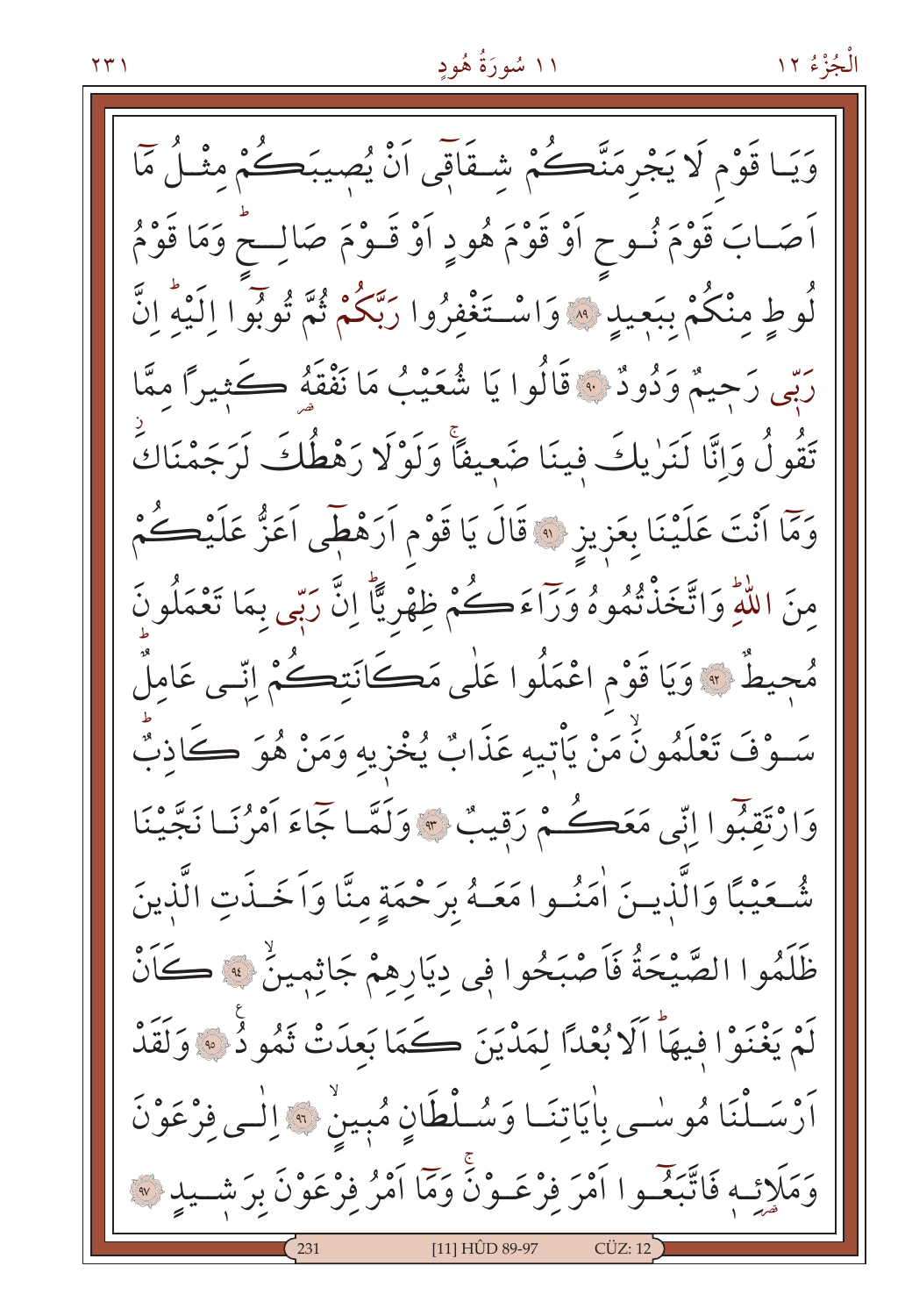#### ۱۱ سُورَةُ هُودٍ

يَقْلُمُ قَوْمَـهُ يَـوْمَ الْقِيْمَـة فَأَوْرَدَهُـمُ النَّـارِّ وَبِئْسَ الْوِرْدُ الْمَـوْرُودُ ، وَأُتْبِعُـوا فـي هٰـذِه لَعْنَةً وَيَـوْمَ الْقيٰمَـةُ بِئْسَ الرِّفْدُ الْمَرْفُودُ \* ذٰلكَ منْ أَنْبَاءِ الْقُرٰى نَقُصُّهُ عَلَيْكَ منْهَا قَائِمٌ وَحَصِيدٌ ۚ وَمَا ظَلَمْنَاهُمْ وَلٰكِنْ ظَلَمُوا أَنْفُسَـهُمْ فَمَّا أَغْنَتْ عَنْهُـمْ اٰلهَتُهُـمُ الَّتِي يَدْعُونَ مـنْ دُونِ اللّٰهِ منْ شَيْءٍ لَمَّـا جَمَاءَ أَمْرُ رَبّكَ وَمَـا زَادُوهُـمْ غَيْـرَ تَتْبِيبِ ۞ وَكَذٰلكَ اَخْذُ رَبِّكَ إِذَّا اَخَذَ الْقُرٰى وَهِيَ ظَالِمَةٌ إِنَّ اَخْذَهُ اَلِيمٌ شَدِيدٌ ۚ إِنَّ فِي ذٰلِكَ لَاٰيَةً لِمَنْ خَافَ عَذَابَ الْاٰخِرَةِ ذٰلكَ يَوْمٌ مَجْمُو عٌ لَهُ النَّاسُ وَذٰلكَ يَوْمٌ مَشْـهُودٌ - وَمَا نُوَّخِرُهُ اِلَّا لِاَجَلِ مَعْدُودٍ ۚ وَ يَوْمَ يَأْتِ لَا تَكَلَّمُ نَفْسُ اِلَّا بِاِذْنِهِ ۚ فَمِنْهُمْ شَـقِيٌّ وَسَـعِيدٌ ۞ فَاَمَّا الَّذِينَ شَـقُوا فَفي النَّارِ لَهُمْ فِيهَا زَفِيرٌ وَشَـهِيقٌ ٣٠ خَالِدِينَ فِيهَا مَا دَامَتِ السَّـمٰوَاتُ وَالْأَرْضُ إِلَّا مَا شَّاءَ رَبُّكَّ إِنَّ رَبَّكَ فَعَّالٌ لِمَا يُرِيدُ ﴾ وَاَمَّـا الَّذِينَ سُـعِدُوا فَفـى الْجَنَّــةِ خَالِدِينَ فِيهَــا مَا دَامَتِ السَّمٰوَاتُ وَالْأَرْضُ إِلَّا مَا شَّاءَ رَبُّكَ عَطَّاءً غَيْرَ مَجْذُوذٍ ﴾ [11] HÛD 98-108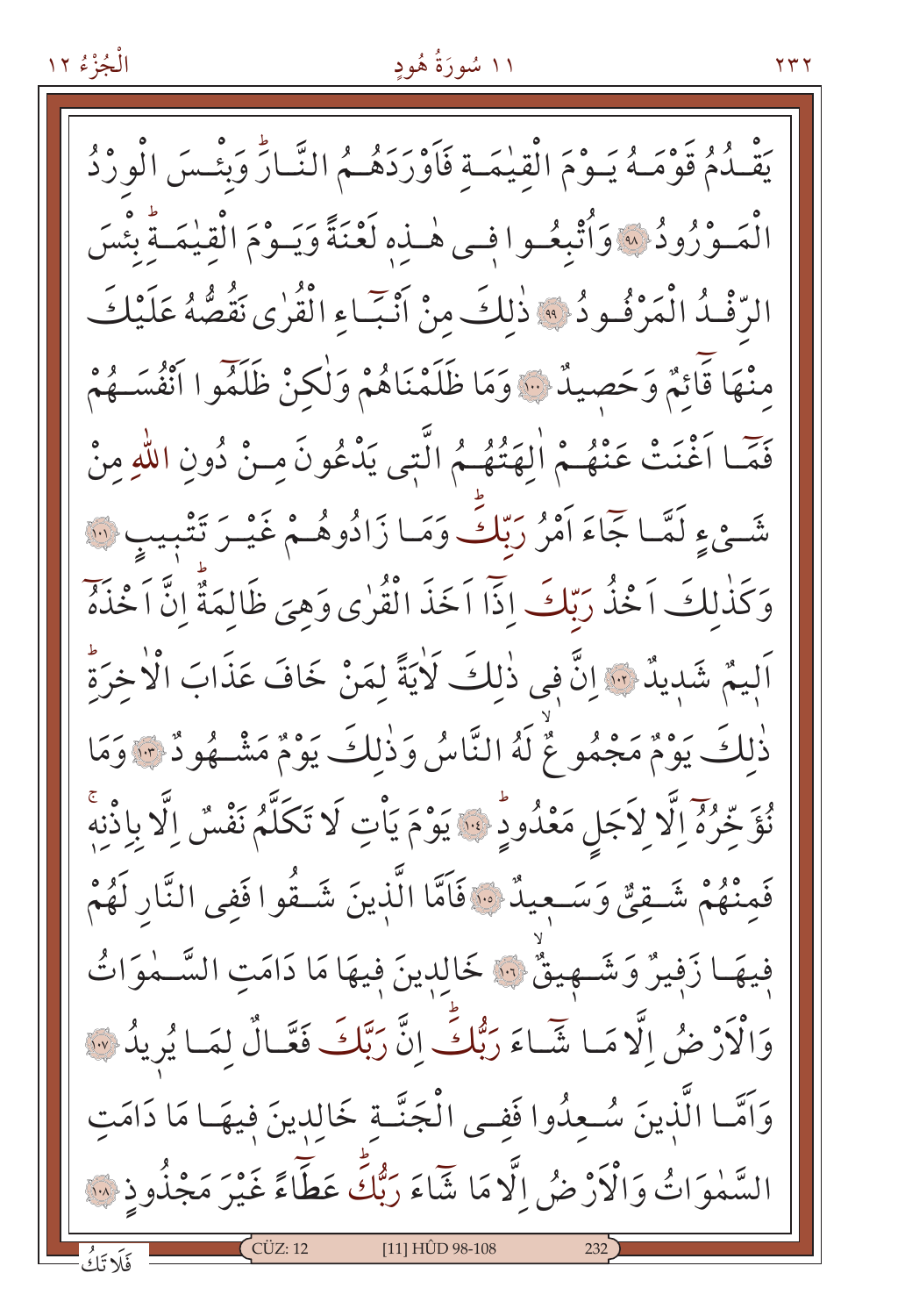فَلَا تَكُ فِي مِرْيَةِ مِمَّـا يَعْبُدُ هَؤُلَّاءٌ مَا يَعْبُدُونَ الَّا كَمَا يَعْبُدُ لَّ إِلَّا مَنْ مِنْ قَبْلُ وَإِنَّا لَمُوَقُّوهُمْ نَصِيبَهُمْ غَيْرَ مَنْقُوصٍ فِيَنَّا وَلَقَدْ أَتَيْنَا مُوسَى الْكِتَابَ فَاخْتُلِفَ فِيهِ وَلَـوْلَا كَلِمَةٌ سَـبَقَتْ مـنْ رَبّكَ لَقُضـيَ بَيْنَهُـمْ وَإِنَّهُمْ لَفِي شَـكِّ منْهُ مُرِيبٍ ۚ وَإِنَّ كُلًّا لَمَّا لَيُوَقِّيَنَّهُمْ رَبُّكَ اَعْمَالَهُمْ إِنَّهُ بِمَا يَعْمَلُونَ خَبِيرٌ ۚ ۚ فَاسْتَقِمْ كَمَّا أُمِرْتَ وَمَنْ تَابَ مَعَكَ وَلَا تَطْغَوْاً إِنَّهُ بِمَا تَعْمَلُونَ بَصِيرٌ \* وَلَا تَرْكَنُوا إِلَى الَّذِينَ ظَلَمُوا فَتَمَسَّكُمُ النَّارُّ وَمَا لَكُمْ مِنْ دُونِ اللهِ مِنْ أَوْلِيَّاءَ ثُمَّ لَا تُنْصَـرُونَ \*" وَأَقـم الصَّلْـوةَ طَرَفَـى النَّهَـارِ وَزُلَفًا مِنَ الَّيْلِّ اِنَّ الْحَسَنَاتِ يُذْهِبْنَ السَّيِّئَاتِ ذٰلِكَ ذِكْرٰى لِلذَّاكِرِيسَّ ۚ ۚ وَاصْبِرْ فَإِنَّ اللَّهَ لَا يُضِيعُ اَجْرَ الْمُحْسَـنِينَ فَقَوْلَا كَانَ مِنَ الْقُرُونِ مِنْ قَبْلِكُمْ أُوِلُوا بَقِيَّةٍ يَنْهَوْنَ عَــنِ الْفَسَــادِ فِــى الْأَرْضِ اِلَّا قَلِيــلَّا مِمَّــنْ اَنْجَيْنَــا مِنْهُمْ وَاتَّبَعَ الَّذِينَ ظَلَمُوا مَّا ٱتْرِفُوا فِيهِ وَكَانُـوا مُجْرِمِينَ ۞ وَمَا كَانَ رَبُّكَ لِيُهْلِكَ الْقُرٰى بِظُلْمٍ وَاَهْلُهَا مُصْلِحُونَ ۞ [11] HÛD 109-117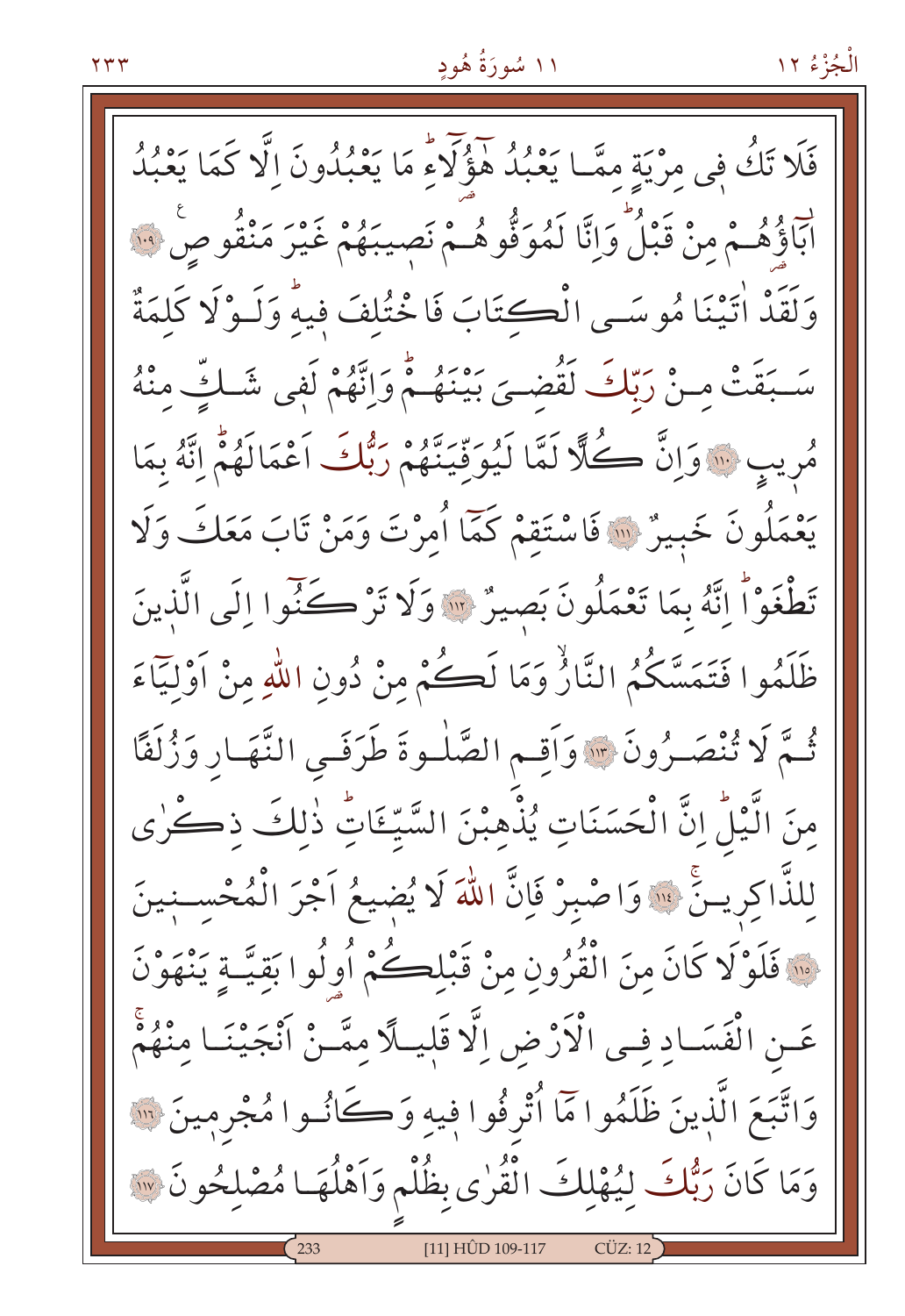# ۱۱ سُورَةُ هُودٍ

 $YY$ 

وَلَـوْ شَّـاءَ رَبُّـكَ لَجَعَـلَ النَّـاسَ أُمَّـةً وَاحِـدَةً وَلَا يَزَ الُو نَ مُخْتَلِفِينٌ \* إِلَّا مَـنْ رَحِمَ رَبُّكَ وَلِذٰلِكَ خَلَقَهُمْ وَتَمَّتْ كَلِمَةُ رَبّكَ لَأَمْلَـثَنَّ جَهَنَّمَ مِنَ الْجِنَّةِ وَالنَّاسِ اَجْمَعِينَ ۚ ۚ وَالْحَلَّالِ نَقُصُّ عَلَيْكَ مِنْ أَنْبَاءِ الرُّسُلِ مَا نُثَبِّتُ بِهِ فُؤْادَكَ وَجَاءَكَ فِي هٰذِهِ الْحَقُّ وَمَوْعِظَـةٌ وَذِكْرٰى لِلْمُؤْمِنينَ ﴾ وَقُلْ لِلَّذِينَ لَا يُؤْمِنُونَ اعْمَلُوا عَلَى مَكَانَتِكُمْ إِنَّا عَامِلُونٌ ۚ وَانْتَظِرُواْ إِنَّا مُنْتَظِـرُونَ \* وَلِلّٰهِ غَيْـبُ السَّـمٰوَاتِ وَالْأَرْضِ وَالَّذِهِ يُرْجَعُ الْأَمْرُ كُلُّهُ فَاعْبُدْهُ وَتَوَكَّلْ عَلَيْهِ وَمَا رَبُّكَ بِغَافِلِ عَمَّا تَعْمَلُونَ ٣ مَكِّيَّةٌ سُورَةٌ يُوسُفَ أَيَاتُهَا ١١١ آلَنٌ تِلْكَ اٰيَاتُ الْكِتَابِ الْمُبِينٌ ﴾ إِنَّا اَنْزَلْنَاهُ قُرْءٰنًا عَرَبيًّا لَعَلَّكُمْ تَعْقِلُونَ ۚ زَنْحَـنُ نَقُصُّ عَلَيْكَ أَحْسَـنَ الْقَصَصِ بِمَّـا أَوْحَيْنَا إِلَيْكَ هٰذَا الْقُرْانُّ وَإِنْ كُنْـتَ مِنْ قَبْلِـهِ لَمِنَ الْغَافِلِيتَ \* إِذْ قَبَالَ يُوسُفُ لِأَبِيهِ يَبَا آَبَتِ إِنِّي رَآَيْتُ آَحَدَ عَشْرَ كُوْكَبًا وَالشَّمْسَ وَالْقَمَرَ رَاَيْتُهُمْ لِي سَاجِدِينَ ﴾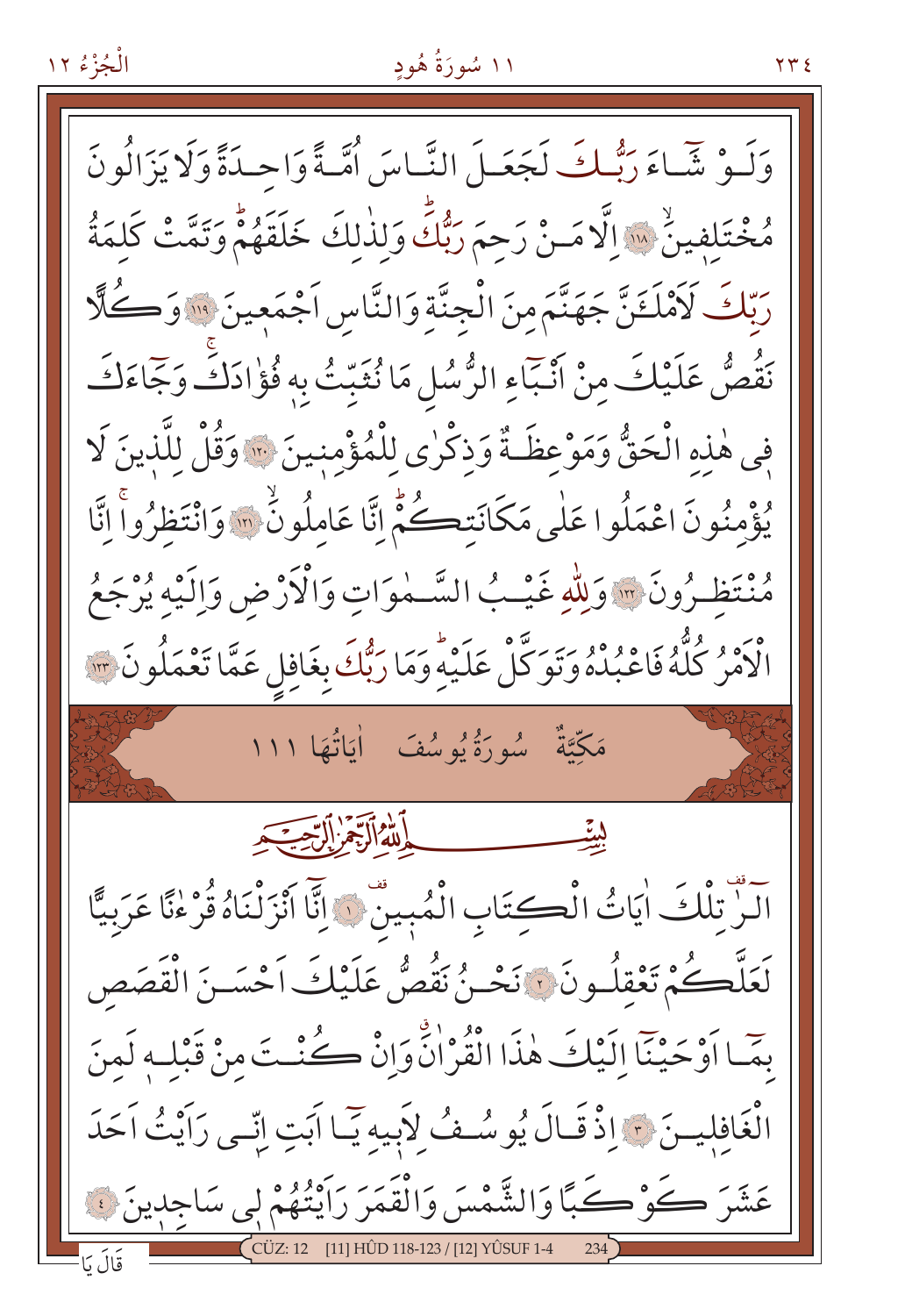۲۳٥

قَالَ يَا بُنَيَّ لَا تَقْصُصْ رُءْيَاكَ عَلَى اخْوَتِكَ فَيَكِيدُوا لَكَ كَيْدَاً انَّ الشَّيْطَانَ لِلْإِنْسَانِ عَدُوٌّ مُبِينٌ ۞ وَكَذٰلِكَ يَجْتَبِيكَ رَبُّكَ وَيُعَلِّمُكَ مِنْ تَأْوِيلِ الْاَحَادِيثِ وَيُتِمُّ نِعْمَتَهُ عَلَيْكَ وَعَلَّى ال يَعْقُـوبَ كَمَّا اتَمَّهَا عَلَى اَبَوَيْكَ مِنْ قَبْلُ اِبْرِهِيمَ وَإِسْـخْقٍّ إِنَّ رَبَّكَ عَلِيمٌ حَكِيمٌ ۚ وَالْقَـٰدُ كَانَ فِي يُوسُفَ وَاخْوَتْ أَيَاتٌ لِلشَّائِلِينَ ﴾ إِذْ قَالُوا لَيُوسُفُ وَاَ مُحوهُ اَحَبُّ إِلٰـى اَبِينَا مِنَّـا وَنَحْـنُ عُصْبَـةٌ إِنَّ اَبَانَا لَفي ضَلَالٍ مُبِينٌ ﴾ أَقْتُلُوا يُوسُفَ أَو اطْرَحُوهُ أَرْضًا يَخْلُ لَكُمْ وَجْهُ اَبِيكُمْ وَتَكُونُوا مِنْ بَعْدِهِ قَوْمًا صَالِحِينَ ﴾ قَالَ قَائِلٌ مِنْهُمْ لَا تَقْتُلُوا يُوسُتُ وَأَلْقُوهُ فِي غَيَابَتِ الْجُبِّ يَلْتَقِطْهُ بَعْضُ السَّـبَّارَةِ إِنْ كُنْتُمْ فَاعِلِينَ ۞ قَالُوا يَاۤ آبَانَا مَا لَكَ لَا تَأْمَيًّا عَلَى يُوسُفَ وَإِنَّا لَهُ لَنَاصِحُونَ ۚ " أَرْسِلْهُ مَعَنَا غَدًّا يَرْتَعْ وَيَلْعَبْ وَإِنَّا لَـهُ لَحَافِظُونَ \* قَالَ إِنِّـى لَيَحْزُنُنِي اَنْ تَذْهَبُوا بِهِ وَاَخَافُ اَنْ يَاكُلَهُ الذِّئْبُ وَاَنْتُمْ عَنْهُ غَافِلُونَ ٣ قَالُوا لَئِنْ اَكَلَهُ الذِّئْبُ وَنَحْنُ عُصْبَةٌ إِنَّا إِذاً لَخَاسِـرُونَ لَهُ [12] YÛSUF 5-14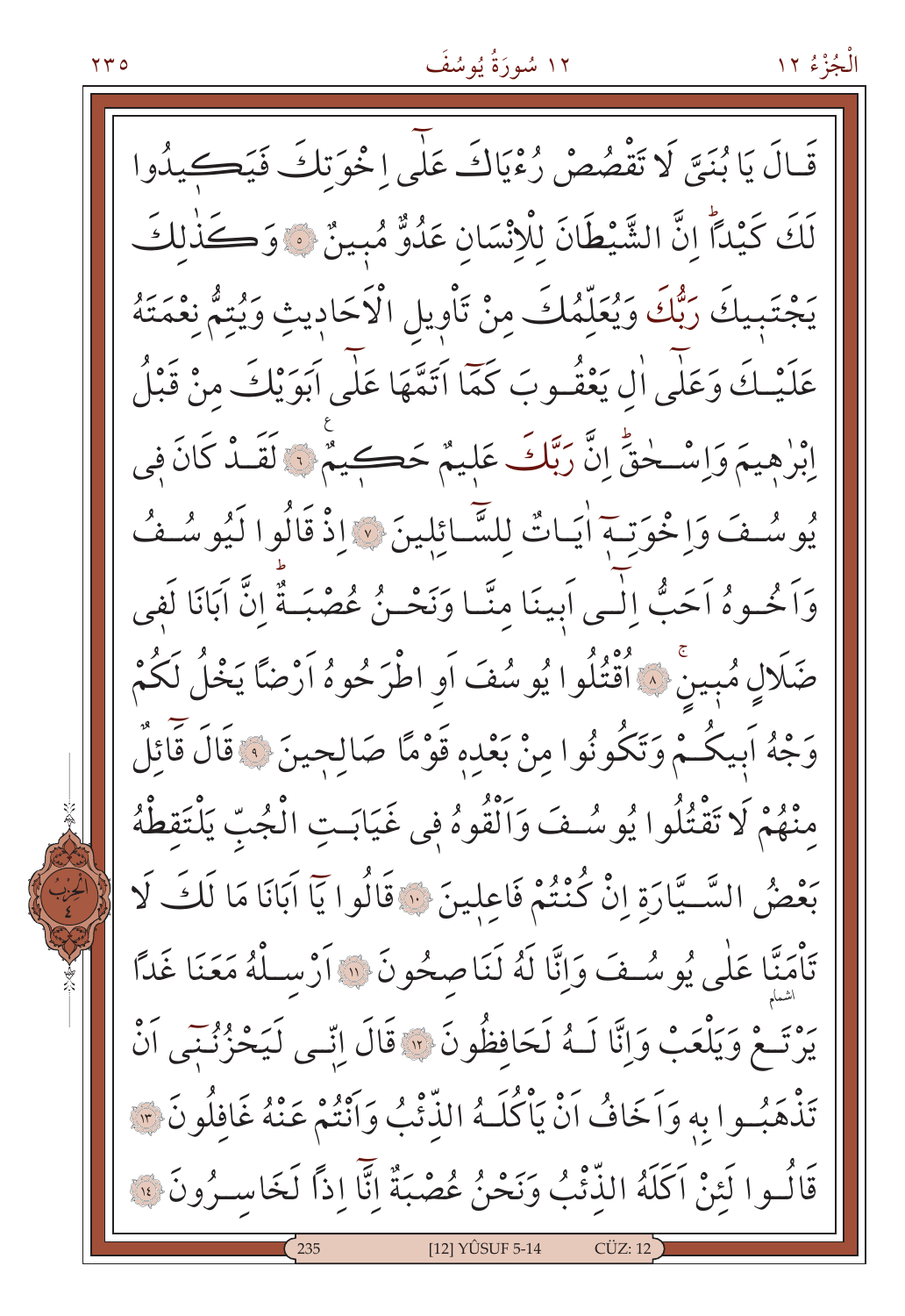فَلَمَّـا ذَهَبُـوا بِهٖ وَاَجْمَعۡـوا اَنْ يَجْعَلُوهُ فِـى غَيَابَتِ الْجُبَّ وَأَوْحَيْنَـا إِلَيْـهِ لَتُنَبِّئَنَّهُـمْ بِأَمْرِهِـمْ هٰذَا وَهُمْ لَا يَشْـعُرُونَ نَّهُ وَجَمَاؤُ أَبَاهُمْ عِشَاءً يَبْڪُونَّ لَهُ قَالُوا يَا أَبَانَا إِنَّا ذَهَبْنَا نَسْتَبِقُ وَتَرَكْنَا يُوسُفَ عِنْدَ مَتَاعِنَا فَاَكَلَهُ الذُّئْبُ وَمَا أَنْتَ بِمُؤْمِنِ لَنَا وَلَوْ كُنَّا صَادِقِينَ ۞ وَجَّـاؤُ عَلٰى قَمِيصِهِ بِدَم كَذِبٌ قَالَ بَلْ سَـوَّلَتْ لَكُمْ أَنْفُسُكُمْ أَهْدًا هُوَّاً فَصَبْرٌ جَميهِ أَمْ وَاللَّهُ الْمُسْتَعَانُ عَلَى مَا تَصِفُونَ ۞ وَجَّاءَتْ سَـيَّارَةٌ فَأَرْسَـلُوا وَارِدَهُمْ فَأَدْلٰى دَلْوَهُ قَالَ يَا بُشْـرٰى هٰذَا غُلَامٌ وَأَسَـرُّوهُ بِضَاعَةً وَاللهُ عَلِيمٌ بِمَا يَعْمَلُونَ ۚ ۚ وَشَـرَوْهُ بِثَمَن بَخْسٍ دَرَاهِمَ مَعْدُودَةٍ وَكَانُــوا فِيهِ مِــنَ الزَّاهِدِينَ فَ وَقَالَ الَّذِي اشْتَرْيَهُ مِنْ مِصْرَ لِامْرَاَتِهِ اَكْرِمِي مَثْوٰيهُ عَسَى أَنْ يَنْفَعَنَّا أَوْ نَتَّخذَهُ وَلَدًّا وَكَذَٰلِكَ مَكَّنَّا لَيُو سُفَ فِي الْأَرْضُ وَلِنُعَلِّمَهُ مِنْ تَأْوِيلِ الْأَحَادِيثُ وَاللَّهُ غَالِبٌ عَلَى أَمْرِهِ وَلْكِنَّ أَكْثَرَ النَّاسِ لَا يَعْلَمُونَ ۞ وَلَمَّا بَلَغَ اَشْدَّهُ اٰتَيْنَاهُ حُكْمًا وَعِلْمًا وَكَذٰلِكَ نَجْزِي الْمُحْسنِينَ (" [12] YÛSUF 15-22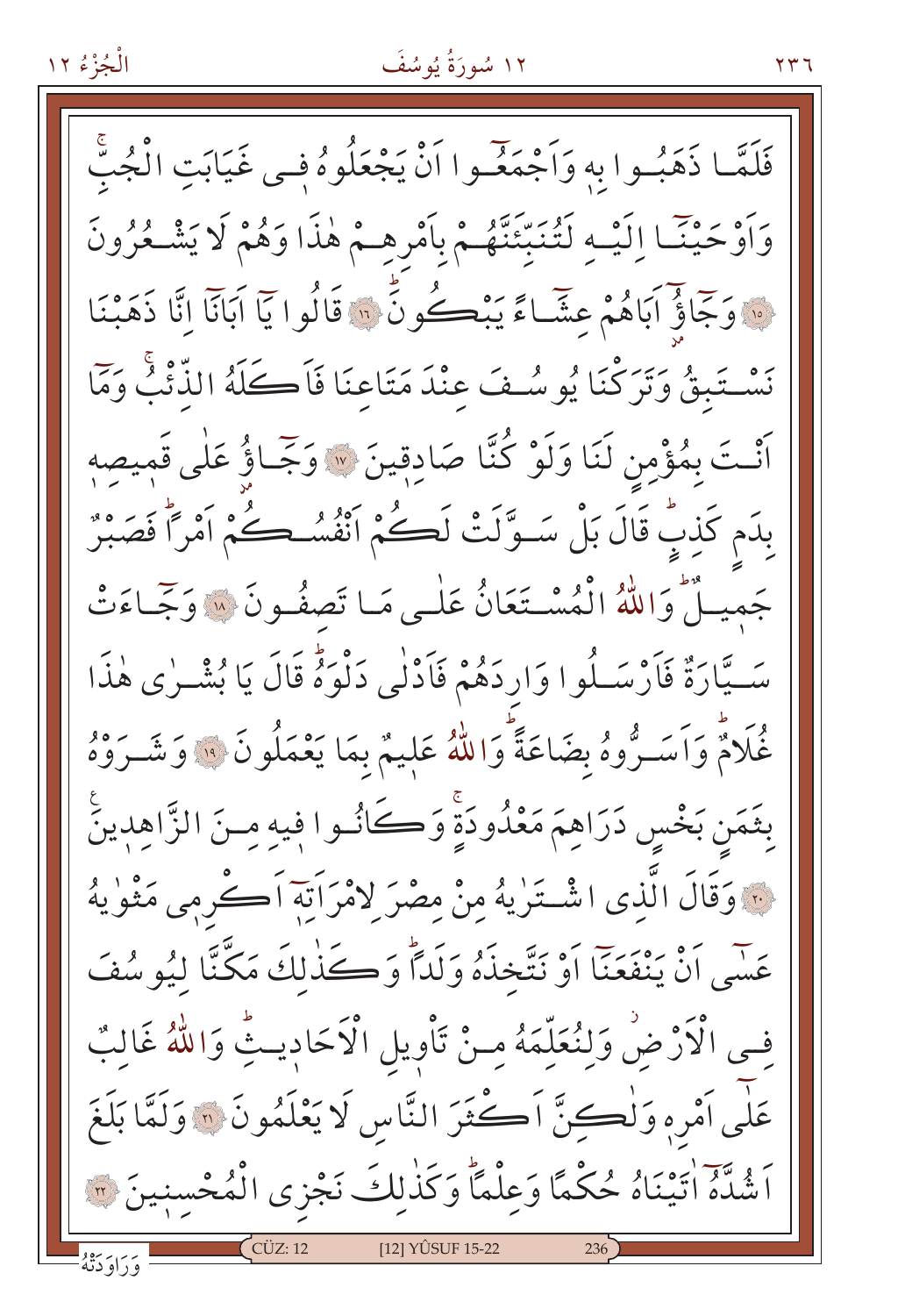وَرَاوَدَتْهُ الَّتِي هُوَ فِي بَيْتِهَا عَنْ نَفْسِهِ وَغَلَّقَتِ الْأَبْوَابَ وَقَالَتْ هَيْتَ لَكِّ قَالَ مَعَـاذَ اللّهِ إِنَّهُ رَبَّى أَحْسَـنَ مَثْوَايٍّ اِنَّـهُ لَا يُفْلِــحُ الظَّالمُونَ \* وَلَقَــدٌ هَمَّتْ بِهُ وَهَــمَّ بِهَا لَوْلَا أَنْ رَاٰ بُرْهَانَ رَبِّهٖ كَذٰلِكَ لِنَصْرِفَ عَنْهُ السُّوءَ وَالْفَحْشَاءَ إِنَّهُ مِنْ عِبَادِنَا الْمُخْلَصِينَ \* وَاسْتَبَقَا الْبَابَ وَقَدَّتْ قَمِيصَـهُ مِنْ دُبُـرِ وَاَلْفَيَـا سَـيِّدَهَا لَـدَا الْبَـابُ قَالَـتْ مَا جَـزّاءُ مَـنْ اَرَادَ بِاَهْلِكَ سُّـوءًا الَّا اَنْ يُسْـجَنَ اَوْ عَذَابٌ اَلِيــمٌ ۞ قَـالَ هِــىَ رَاوَدَتْنِــى عَنْ نَفْسِــى وَشَــهِدَ شَــاهِدٌ مسنْ اَهْلهَاَّ إِنْ كَانَ قَمِيصُهُ قُلَّ مِنْ قُبُـلٍ فَصَدَقَـتْ وَهُوَ مِنَ الْكَاذِبِينَ ۞ وَإِنْ كَانَ قَمِيصُـهُ قُدَّ مِنْ دُبُـرٍ فَكَذَبَتْ وَهُــوَ مــنَ الصَّادقيــنَ ۞ فَلَمَّــا رَا قَمِيصَهُ قُدَّ مِـنْ دُبُرٍ قَالَ اِنَّهُ مِنْ كَيْدِكُنَّ إِنَّ كَيْدَكُنَّ عَظِيمٌ ۞ يُو سُـفُ آعْرِ ضْ عَنْ هٰذَا وَاسْتَغْفِري لِذَنْبِكِّ اِتَّكِ كُنْتِ مِنَ الْخَاطِءِينَّ لِهِ وَقَالَ نِسْوَةٌ فِي الْمَدِينَةِ امْرَاَتُ الْعَزِيزِ تُرَاوِدُ فَتْيهَا عَنْ نَفْسِهِ قَدْ شَـغَفَهَا حُبــًّا اِنَّا لَنَرٰيهَا فِي ضَـلَالٍ مُبِينٍ ٣٠ [12] YÛSUF 23-30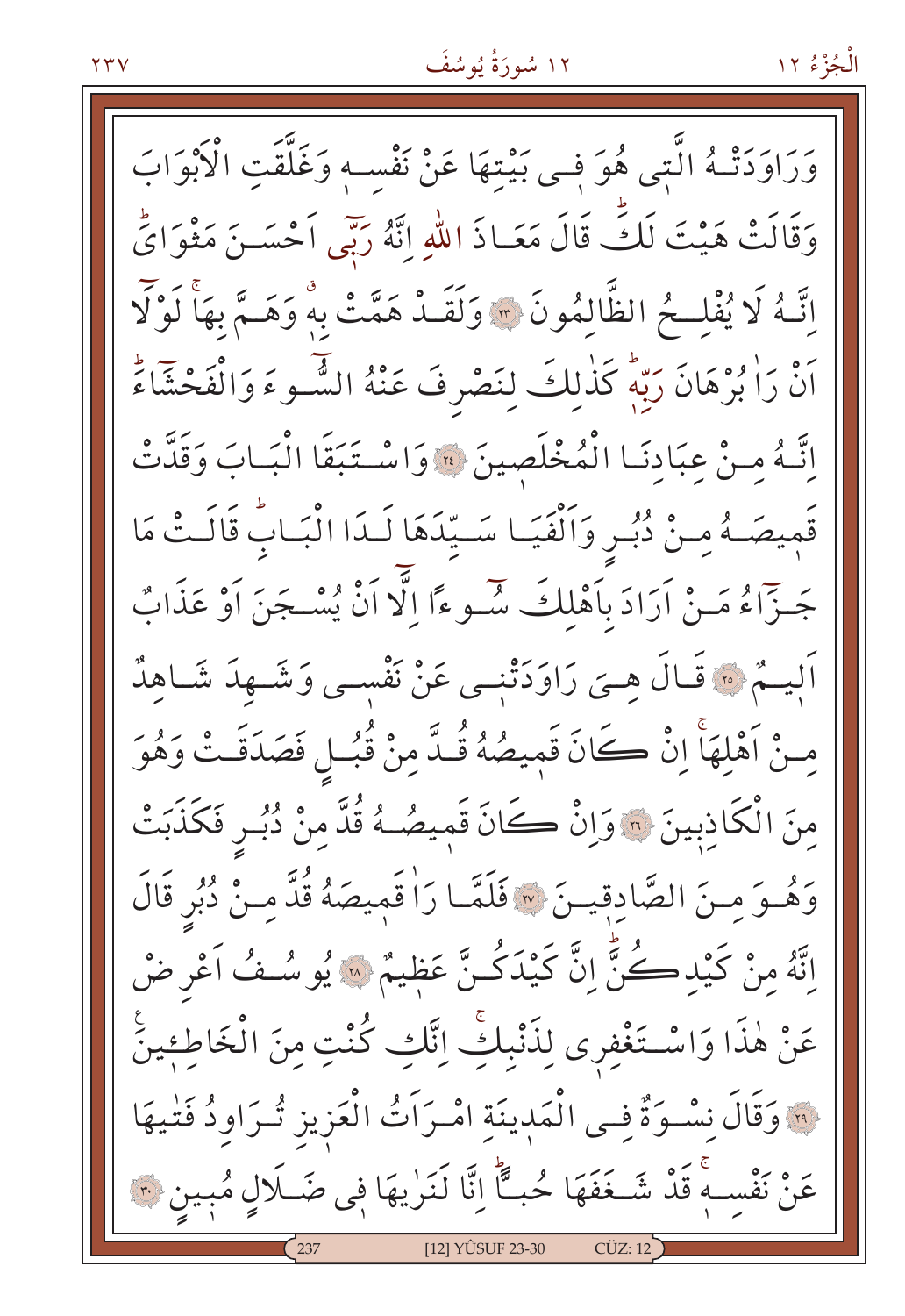#### ۱۲ سُورَةُ يُوسُفَ

فَلَمَّا سَـمِعَتْ بِمَكْرِهِنَّ اَرْسَـلَتْ اِلَيْهِنَّ وَاَعْتَدَتْ لَهُنَّ مُتَّكَأً وَاٰتَتْ كُلَّ وَاحِدَةِ مِنْهُنَّ سِكَّينًا وَقَالَتِ اخْرُجْ عَلَيْهِنَّ فَلَمَّا رَائِنَهُ اكْبَرْنَهُ وَقَطَّعْنَ ايْدِيَهُنَّ وَقُلْنَ حَاشَ لِلَّهِ مَا هٰذَا بَشَـراً إِنْ هٰذا إِلَّا مَلَـكٌ كَرِيمٌ ۞ قَالَتْ فَذٰلِكُنَّ الَّذِي نُمْتُنَّنِي فِيهِ وَلَقَدْ رَاوَدْنَهُ عَنْ نَفْسِهِ فَاسْتَعْصَمْ وَلَئِنْ لَمْ يَفْعَلْ مَا اٰمُرُهُ لَيُسْجَنَنّ وَلَيَكُونًا مِنَ الصَّاغِرِينَ ۞ قَالَ رَبِّ السَّجْنُ اَحَبُّ اِلَيَّ مِمَّا يَدْعُونَنِي الَّذِهِ وَالَّا تَصْرِفْ عَنِّي كَيْدَهُنَّ اَصْبُ اِلَيْهِنَّ وَاَكُنْ مِنَ الْجَاهِلِينَ \* فَاسْتَجَابَ لَهُ رَبُّهُ فَصَـرَفَ عَنْهُ كَيْدَهُنَّ اتَّهُ هُوَ السَّمِيعُ الْعَلِيمُ \* ثُمَّ بَدَا لَهُمْ مِنْ بَعْدِ مَا رَاَوُا الْأَيَاتِ لَيَسْـجُنُنَّهُ حَتّٰـى جِيـنٍ ۚ وَدَخَلَ مَعَهُ السِّـجْنَ فَتَيَـانِّ قَالَ أَحَدُّهُمَّـا إِنِّي أَرْيِنِّـي أَعْصِرُ خَمْـراً وَقَالَ الْأَخَـرُ إِنِّي أَرْيِنِي اَحْمِلُ فَوْقَ رَاْسِي حُبْزًا تَاْكُلُ الطَّيْرُ مِنْهُ نَبِّنَنَا بِتَاْوِيلِهِ انَّا نَرٰيكَ مِنَ الْمُحْسنينَ ﴾ قَالَ لَا يَأْتِيكُمَا طَعَامٌ تُرْزَقَانَة الَّا نَبَّاتُكُمَـا بِتَأْوِيلِهِ قَبْلَ اَنْ يَأْتِيَكُمَا ۚ ذٰلِكُمَا مِمَّا عَلَّمَنِي رَبِّي إِنِّي تَرَكْتُ مِلَّةَ قَوْمٍ لَا يُؤْمِنُونَ بِاللَّهِ وَهُـمْ بِالْأَخِرَةِ هُمْ كَافِرُونَ ۞ [12] YÛSUF 31-37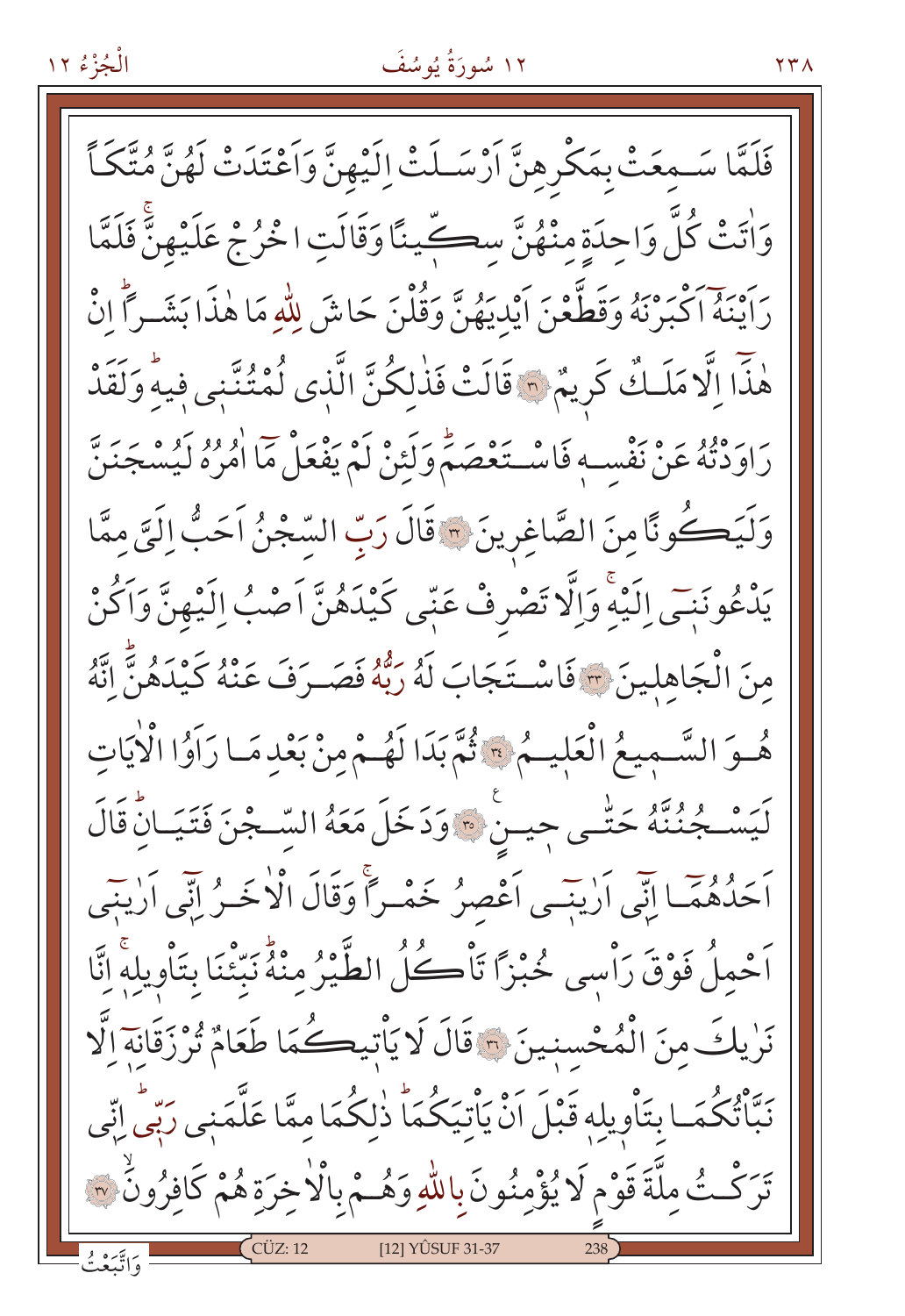وَاتَّبَعْثُ مِلَّةَ أَبَاءَى إِبْرٰهِيمَ وَإِسْـحٰقَ وَيَعْقُوبُ مَا كَانَ لَـنَّا اَنْ نُشْرِكَ بِاللَّهِ مِنْ شَيْءٍ ذٰلِكَ مِنْ فَضْلِ اللّٰهِ عَلَيْنَا وَعَلَى النَّاس وَلٰكِنَّ اَكْثَرَ النَّاسِ لَا يَشْكُرُونَ ۞ يَا صَاحِبَي السَّجْنِ ءَاَرْبَابٌ مُتَفَرِّقُونَ خَيْرٌ اَمِ اللَّهُ الْوَاحِـدُ الْقَهَّارُّ فَيْهَ مَا تَعْبُدُونَ مِنْ دُونِيةِ إِلَّا أَسْبَقَاءً سَبِّيتُهُوهَا أَنْتُمْ وَابَاؤُكُـمْ مَا اَنْزَلَ اللَّهُ بِهَا مِنْ سُـلْطَانِّ إِنِ الْحُكُـمُ إِلَّا لِلَّهِ آمَرَ الَّهُ تَعْبُدُوا إِلَّهَ إِيَّاهُ ذٰلِكَ الدِّينُ الْقَيِّمُ وَل<del>ٰكِ نَّ</del> آكْثَرَ النَّاسِ لَا يَعْلَمُونَ ۞ يَا صَاحِبَيِ السِّجْنِ اَمَّا اَحَدُكُمَا فَيَسْتِقِي رَبِّـهُ خَمْراً وَاَمَّا الْاٰخَرُ فَيُصْلَبُ فَتَأْكُلُ الطَّيْرُ مِنْ رَأْسِهُ قُضِيَ الْأَمْـرُ الَّـذِي فِيـهِ تَسْـتَفْتِيَانِّ ۞ وَقَالَ لِلَّـٰبِي ظَـنَّ انَّهُ نَاجٍ مِنْهُمَا اذْكُرْنِي عِنْدَ رَبِّكٌ فَأَنْسٰـيهُ الشَّــيْطَانُ ذِكْرَ رَبِّهٖ فَلَبِثَ فِي السِّـجْنِ بِضْعَ سِـنِينٍّ ۞ وَقَالَ الْمَلِكُ إِنِّي أَرٰى سَـبْعَ بَقَرَاتٍ سـمَانِ يَأْكُلُهُنَّ سَبْعٌ عِجَافٌ وَسَـبْعَ سُـنْبُلَاتٍ خُضْـرٍ وَأُخَرَ يَابِسَـاتٍّ يَـا آَيُّهَا الْمَلَلَا أَفْتُونِي فِي رُءْيَايَ إِنْ كُنْتُمْ لِلرُّءْيَـا تَعْبُرُونَ ۞ [12] YÛSUF 38-43